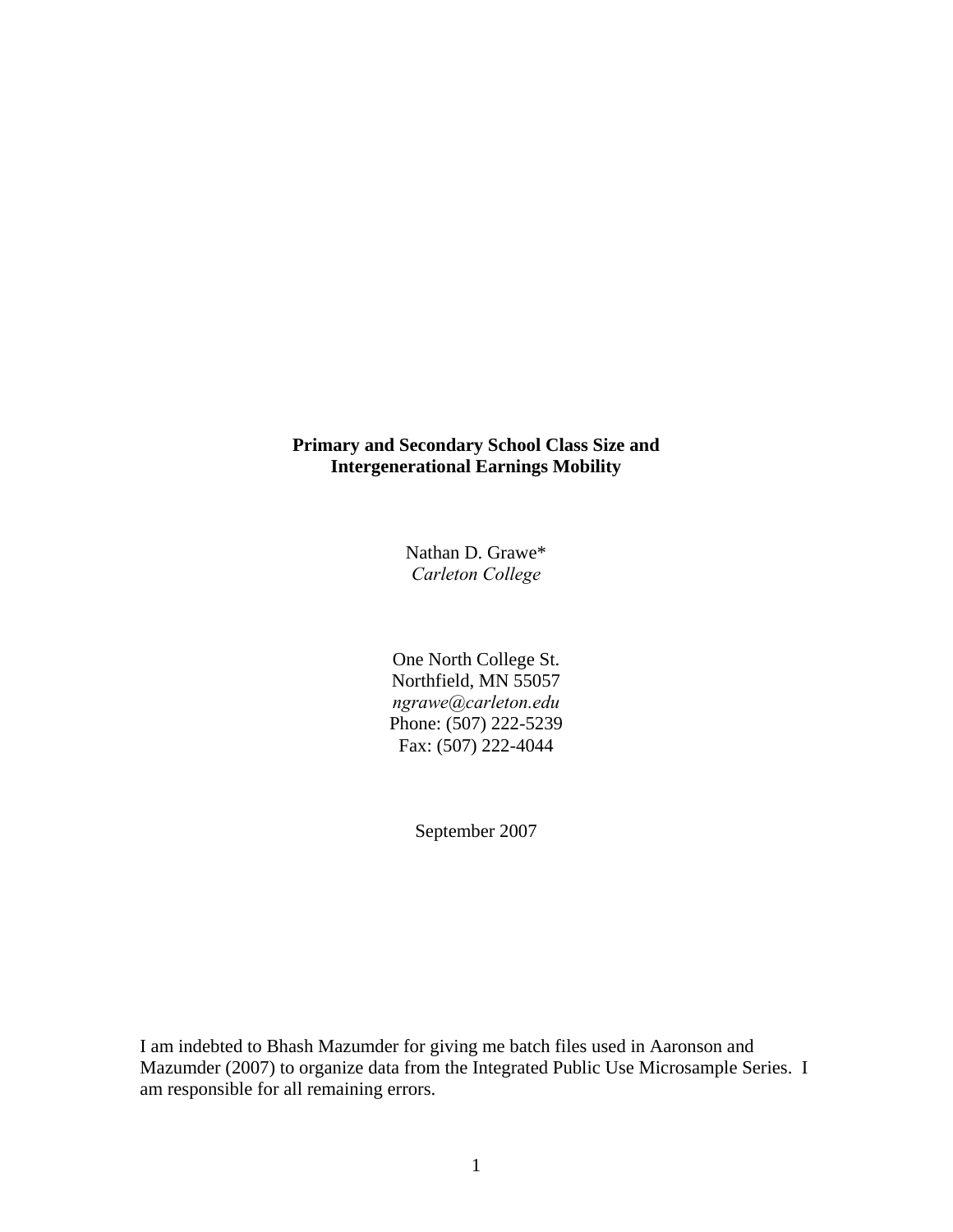# **Abstract**

While theory suggests that public expenditures on education may affect intergenerational earnings mobility, the direction of the effect hinges on whether such outlays substitute for or complement private human capital investments. This paper empirically evaluates the question using census data in the Integrated Public Use Micro Sample from 1940-2000. The results show that state-cohorts with smaller class sizes generally enjoy less intergenerational mobility, indicating that class size reductions benefit children from high-income families more than those from low-income families. The size of the effect is substantial: the effect of moving from one standard deviation above to one standard deviation below the mean class size increases earnings persistence by more than 40%. These results are robust to controls for the average class size in the state in years the individual was *not* in school, a finding which rules out many endogeneity explanations.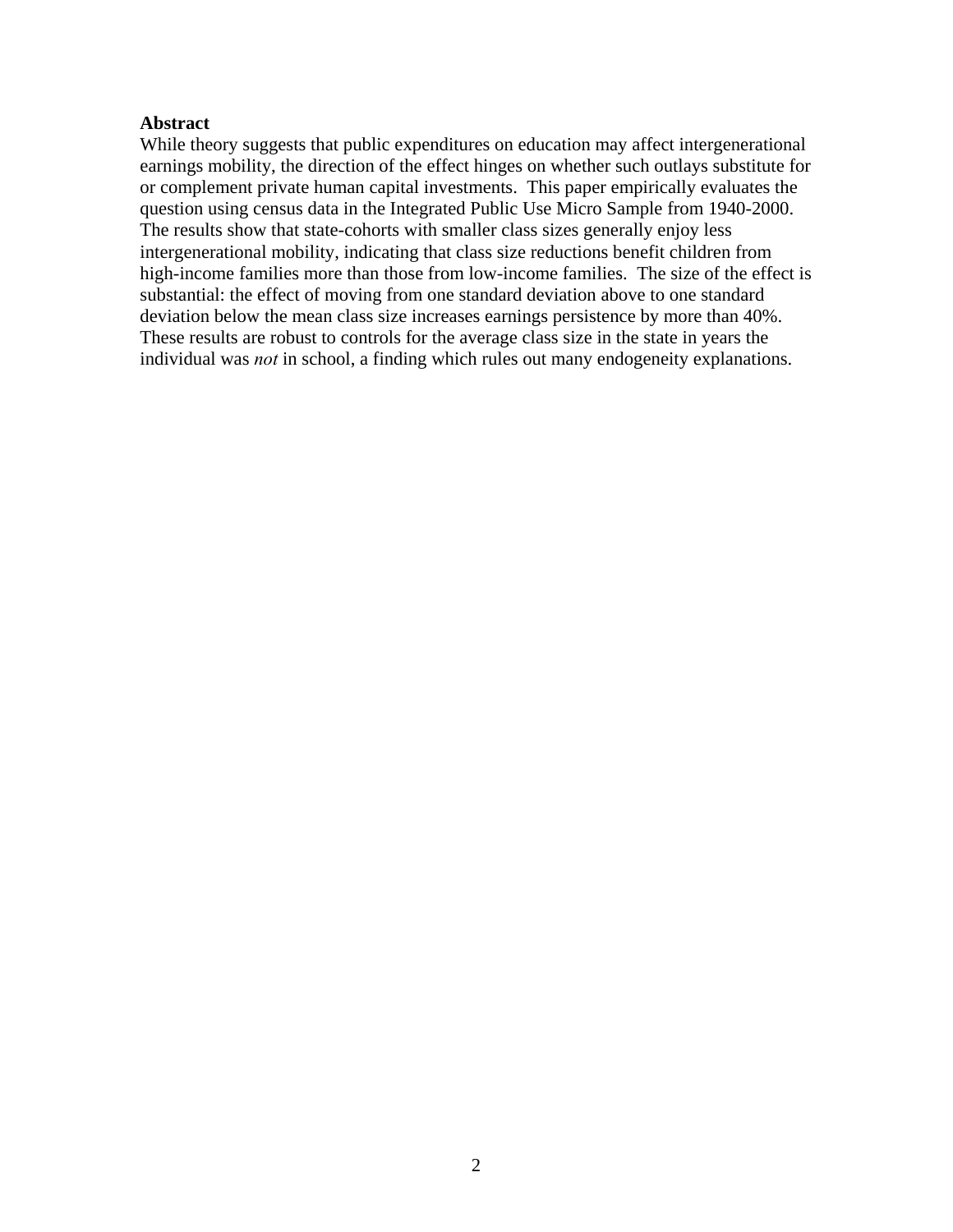# **I. Introduction**

 The economic theory of intergenerational educational investment presented by Becker and Tomes (1986) suggests that improvements to public education will increase intergenerational mobility. Because rich families can provide their children with the efficient level of education on their own, expansions of public schooling do not affect the educational attainment of their children: public funding merely substitutes for private investment. But similar improvements in public schooling lead to greater schooling among children from poor families who are otherwise unable to afford the efficient level of education investment. So, we expect children's earnings to be less dependent on parent income in economies with better quality schools.

 As Goldberger (1989) points out, this interpretation assumes that public and private education investments are substitutes and not complements. If instead enhancements to public school quality raise the return to private investments, then we would expect to see greater investment in children from all families. Indeed, Card and Krueger (1992) find that reduced class size, increased term length, and higher relative teacher pay lead to greater returns to education. When public and private expenditures are complements, the effect on the intergenerational earnings correlation would depend on whether it is the children of the poor or the children of the rich whose returns are most positively impacted. Thus, whether increased school quality leads to more or less mobility is an empirical question.

 Unfortunately, data limitations have hampered our ability to study the issue. Despite econometric advances which have improved the reliability of mobility estimates (see Solon 1989 and 1992, Mazumder 2005, Grawe 2006, and Haider and Solon 2006),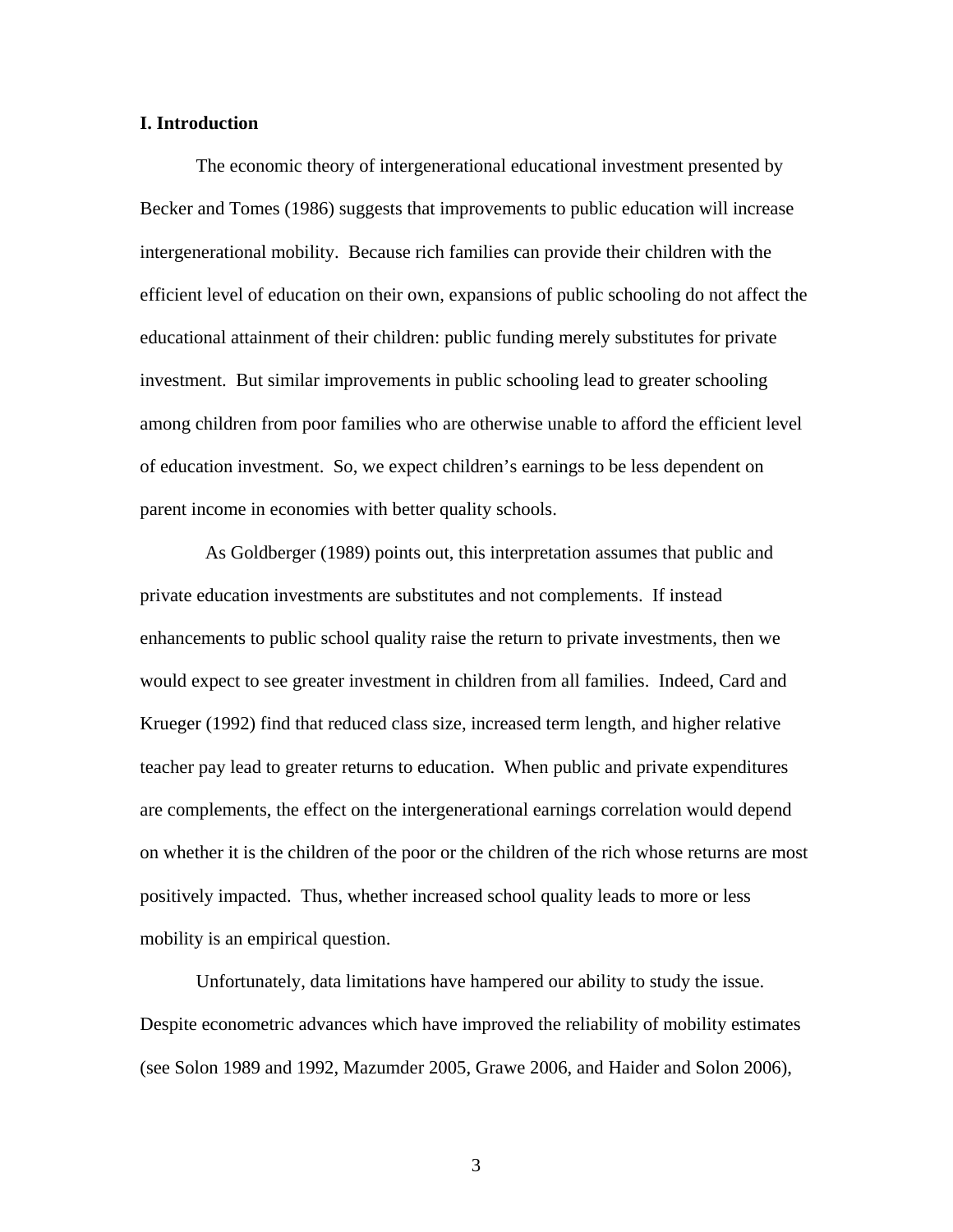demanding data requirements have limited the number of economies studied. The limited nature of the available evidence can be seen in Corak (2006) who plots available national estimates of the intergenerational earnings elasticity (IGE) against the OECD's report of total per pupil expenditures (both public and private).<sup>[1](#page-3-0)</sup> His findings, repeated in Figure 1 below, show very little correlation (-0.062). Because 7 of the 9 observations fall on a clear, negative trend line, it may be tempting to remove the outlying observations from the United States and Finland by citing un-named "institutional heterogeneity". But this only serves to emphasize the fundamental problem: with only 9 observations we do not have enough degrees of freedom to account for all of the obvious policy and social differences between these countries. Even if we were to estimate the IGE in 30 countries, we would likely have too few observations to credibly assign mobility differences to one or several of the many, large differences in policy (income taxes, inheritance taxes, tax consequences of fertility, K-12 education finance, post-secondary education support, bureaucratic barriers to entrepreneurship, labor laws, unemployment insurance, retirement benefits,...) and social norms (perceptions of the obligation to support a child's education, attitudes toward risk, views on what constitutes fair treatment of heterogeneous siblings, ...).

#### [Figure 1 goes here]

 This paper extends the method used by Aaronson and Mazumder (2007) to study the connection between K-12 class size and intergenerational mobility across the 50 states and District of Columbia among men born between 1921 and 1975. Unlike the available international data, this approach creates many estimates of the IGE from a

 $\overline{a}$ 

<span id="page-3-0"></span> $<sup>1</sup>$  The intergenerational earnings elasticity is the standard measure of intergenerational earnings mobility. It</sup> measures the slope coefficient from a regression of son's log earnings on father's log earnings, controlling for the ages of both the father and the son.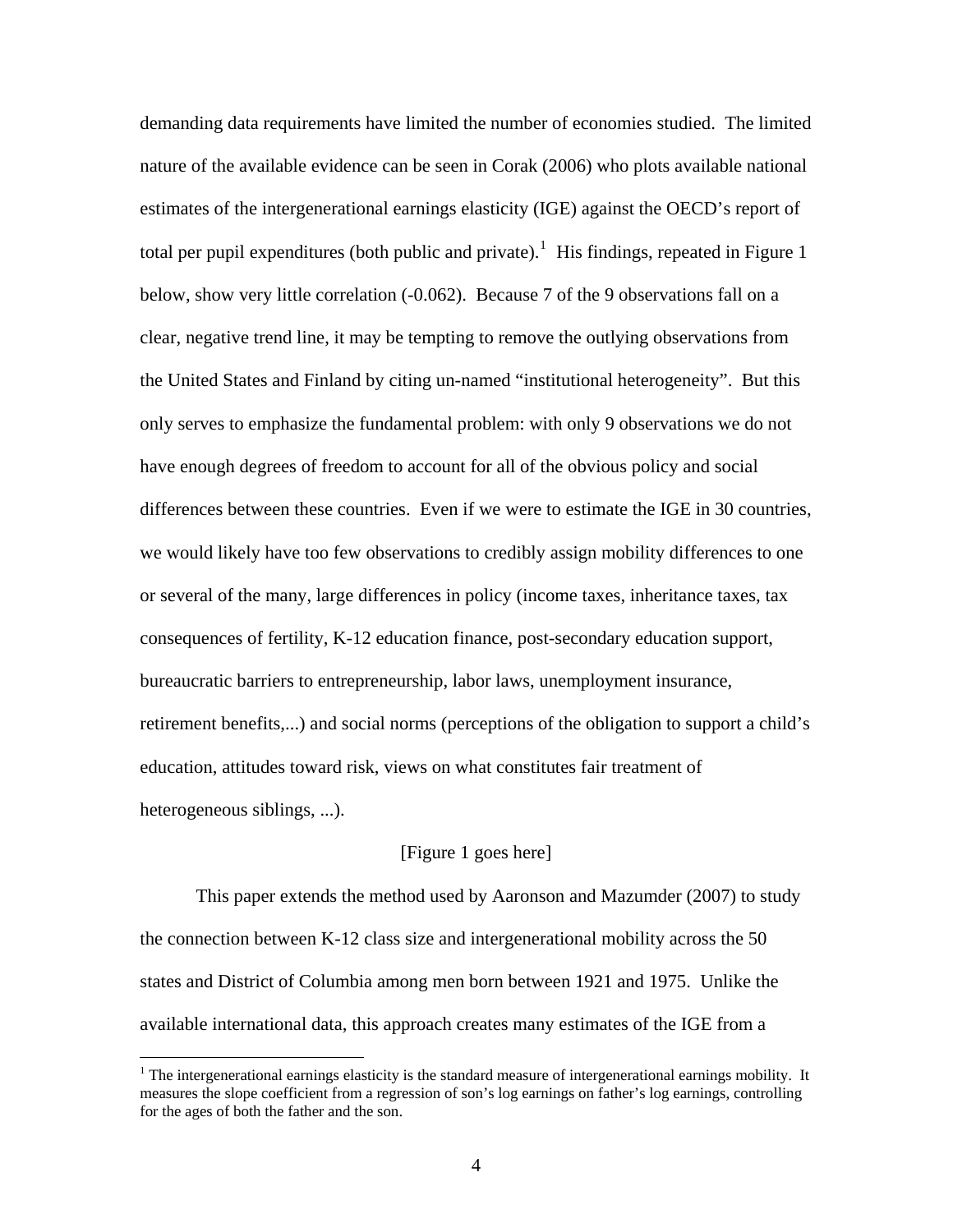sample of institutionally-similar economies. The next section surveys the relevant theory. Section III presents methods and data. The results reported in Section IV document a negative relationship between class size and earnings persistence: the fatherson earnings association in state-birth cohorts with class sizes one standard deviation below the mean is more than 40% stronger than in state-birth cohorts with class sizes one standard deviation above the mean. Taken at face value, these results suggest that children from high-income families are more benefited in states with small class sizes. Section V explores alternative interpretations of the results. Adding controls for the average class size within a state in years the individual was *not* in school does not substantially alter these results. While endogeneity can never be ruled out, this finding suggests the results do not simply reflect differences in state attitudes toward education which are correlated with mobility. The final section concludes and presents future lines of inquiry.

#### **II. Theory of Class Size and Intergenerational Earnings Mobility**

 The dominant model of intergenerational earnings mobility, presented in Becker and Tomes (1986), emphasizes the potential for credit constraints to limit educational investments in children and increase earnings persistence across generations. The intuition for this prediction is quite simple. In the absence of credit market failure, parents invest in child education so long as the benefits (higher wages for the child in adulthood) outweigh the costs. Assuming the returns to education are greater among more able children, those with greater abilities acquire more human capital and earn more than their less-able peers. In this environment, intergenerational persistence in ability leads to a positive parent-child earnings association.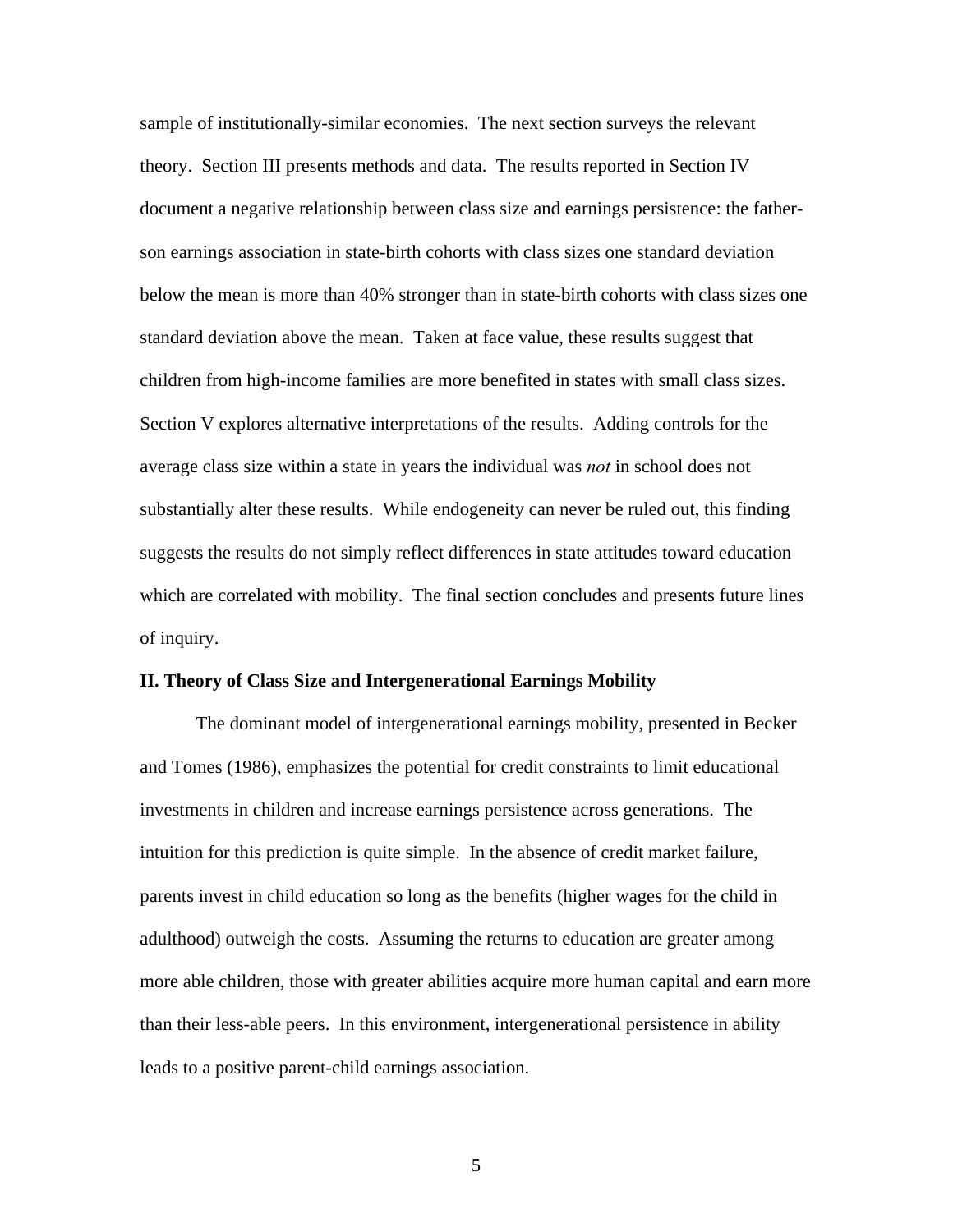Becker and Tomes go on to consider an economy in which parents are unable to borrow to pay for educational investments in their children. Now, a child's human capital depends both on her own ability (which determines the rate of return on investment) and the parent's income (which determines the parent's ability to pay). This second, direct connection between the earnings of the parent and the education of the child leads to an even greater parent-child earnings correlation.

 Becker and Tomes (1986) and Becker (1989) model public education expenditures as substitutes for private investments. In families not facing a credit constraint, the child is already receiving the level of education at which the marginal return just equals the marginal cost. So long as the government investment falls short of this efficient level of education, parents reduce their private contributions dollar for dollar as state expenditures grow. In credit constrained families, however, the policy can lead to greater human capital acquisition. Public investment relaxes the constraint and allows parents to come closer to the efficient level of education investment in their child. Viewing expenditures on school quality through this lens, smaller class sizes lead to greater intergenerational earnings mobility by relaxing credit constraints faced by poor families.

 Goldberger (1989) argues that public education investments may actually complement parent investments, raising the returns to private education expenditures. Empirically, Card and Krueger (1992) find higher returns to years of education in states with smaller class sizes, longer term length, and higher relative teacher pay. If the model in Becker and Tomes (1986) is amended to allow for public-private complementarities, then public education expenditures like class size reductions may aid students from all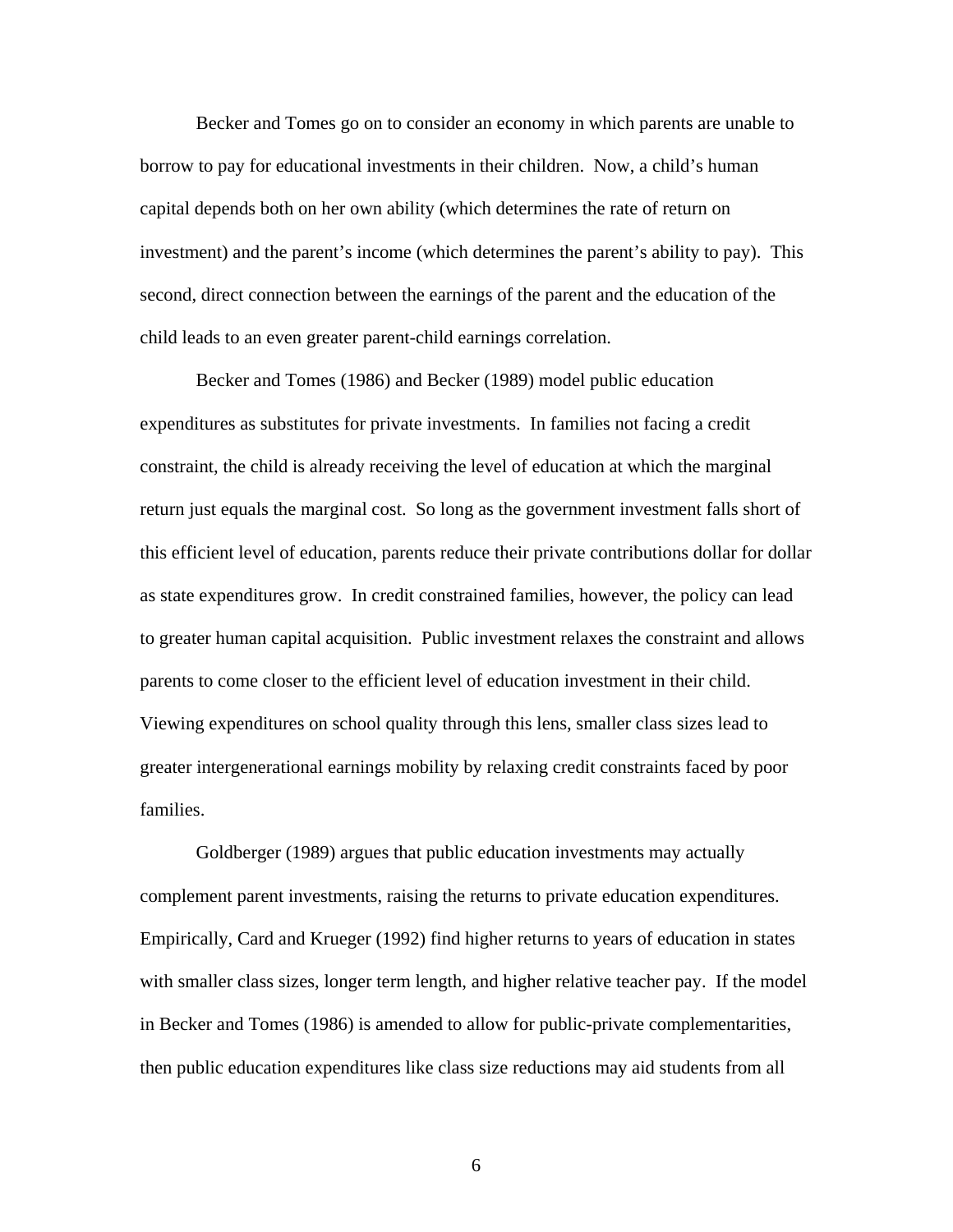families, rich and poor. The greater the public expenditure, the higher the returns to private investment, and the more human capital will be acquired. It is not clear *a priori*  that such complementarities are largest for children from low-income families. And if credit constraints limit the ability of such families to capitalize fully on the higher returns, we may even have reason to suspect that children from high-income families are likely to benefit the most. Without knowing which group is most positively impacted, it is impossible to predict the effect of public school quality on intergenerational mobility.

 Of course, it is possible that public expenditures have both substitutable and complementary characteristics. Becker and Tomes (1986) and Becker (1989) acknowledge this, but argue that the substitution effects are clear while the complementary characteristics are less so—in fact, some public investments may even reduce returns to private investment. (For instance, see Peltzman 1973). In the context of theoretical ambiguity, the question can only be answered empirically.

#### **III. Methods and Data**

 One of the greatest challenges in the study of intergenerational mobility is finding a dataset containing earnings observations for both fathers and sons. Early efforts sought extensive panels like those in the Panel Study of Income Dynamics, the German Socioeconomic Panel, and the Canadian Intergenerational Income Data. Of course, developing such long, intergenerational panels is expensive and slow.

Björklund and Jäntti (1997) circumvented this problem by applying two-sample instrumental variables (TSIV), an estimation technique developed in Angrist and Krueger (1992) and Arellano and Meghir (1992). The intuition of this approach is a simple extension of the instrumental variables (IV) estimator. IV identifies the effect of *x* on *y*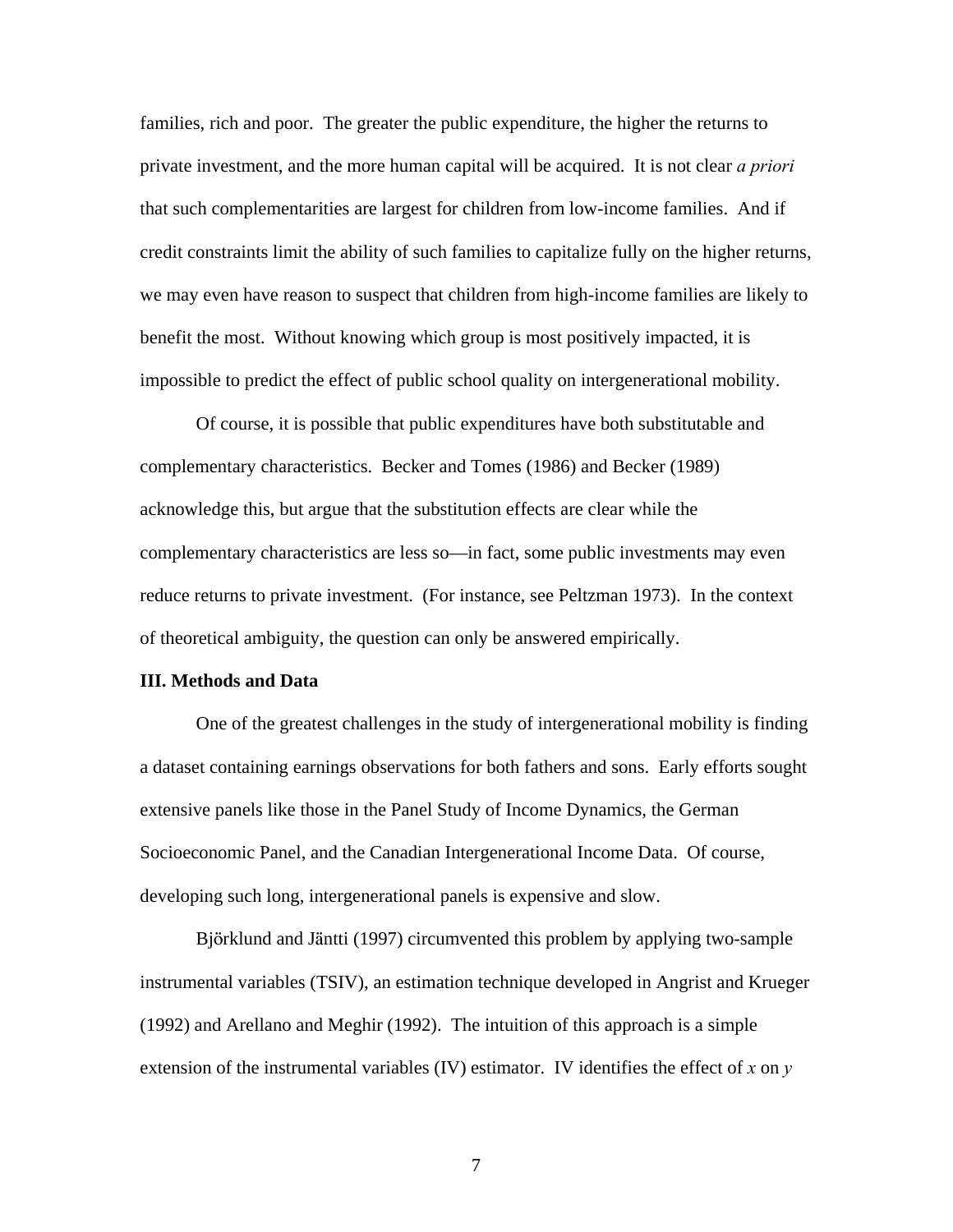by comparing  $cov(y, z)$  and  $cov(x, z)$  where z is a valid instrument. While we may find x, *y*, and *z* in the same data set, we could estimate these covariances using two data sets one including  $\gamma$  and  $\zeta$  and the other containing  $\chi$  and  $\zeta$ . Björklund and Jäntti's approach to estimating the IGE has been followed in Dunn (2003), Ferreira and Veloso (2004), Grawe (2004), Lefranc and Trannoy (2004), Mocetti (2007), and Piraino (2006).

 Most recently, Aaronson and Mazumder (2007) (hereafter AM) apply TSIV to estimating the IGE in US census data, 1940-2000. The key insight in their work is that state of residence can instrument father's earnings. This choice of instrument is important in two ways. First, even as Solon (1992) suggested father's education as an instrument, he noted it is likely endogenous and so produces an upward bias in IV estimates of the IGE. Using data from the PSID and National Longitudinal Survey of Youth, AM use true intergenerational panels to estimate the IGE with and without controls for father's education and state of residence. The results confirm the endogeneity of father's education: conditional on father's earnings, education has an independent, positive effect on son's earnings. By contrast, they find no independent effect of father's state of residence on son's earnings. (They also show state of residence to be a strong instrument, thus addressing concerns of weak instrument bias.) At least among sons born between 1950 and 1970, state of residence appears to be a valid instrument.

 More importantly, since state of birth is routinely collected in the US census, this instrument allows them to estimate the IGE using census data across six decades. When AM estimate earnings persistence across birth cohorts from 1921-1975, they find a ushaped pattern. Earnings persistence is high in early cohorts, diminished at the middle of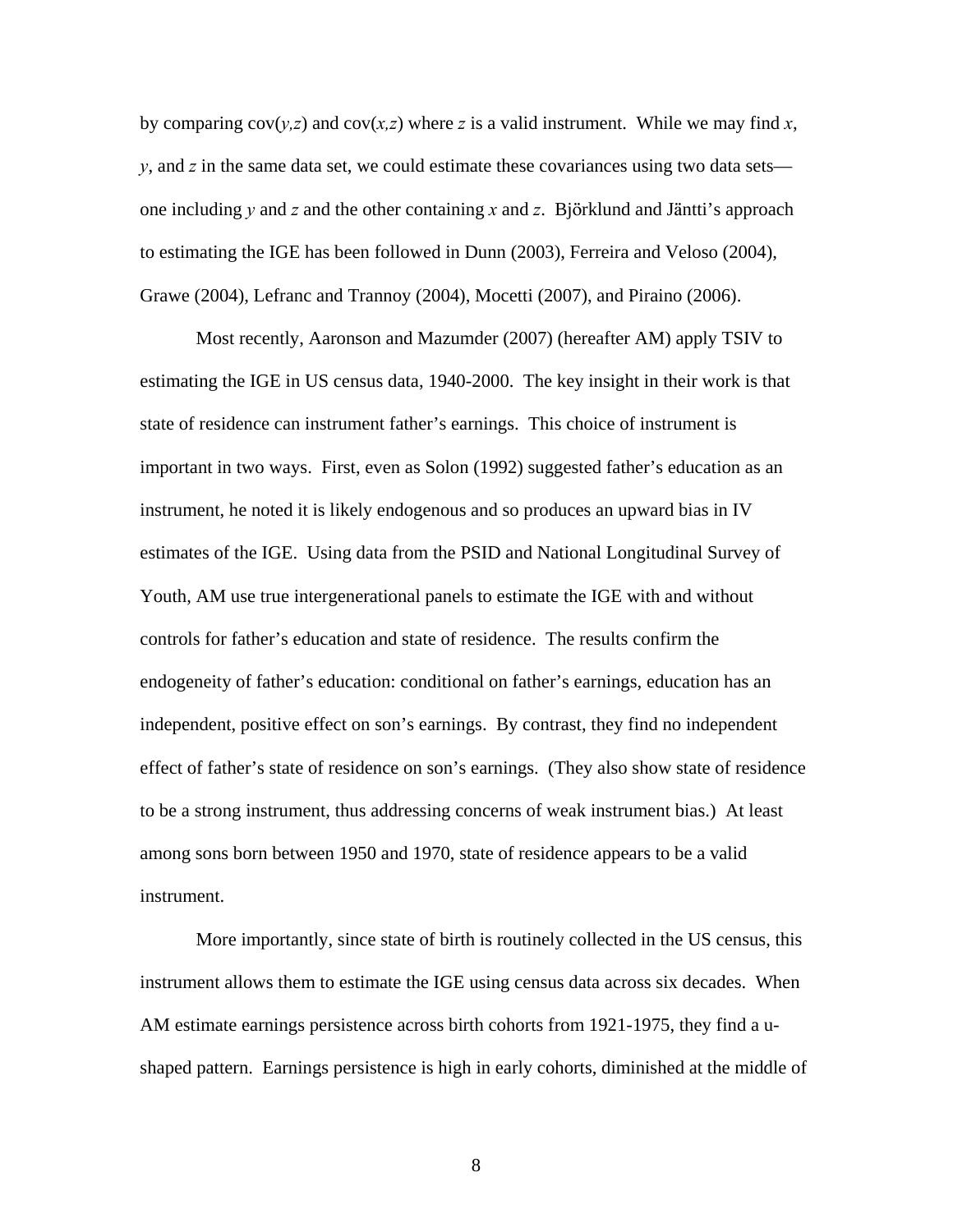the century, and then rises again. While the peak IGE ( 0.694) was reached in the 1961- 1965 birth cohort, the earnings persistence in the 1971-1975 cohort (0.476) was roughly 50% higher than that found in the 1921-1925 birth group.

#### *A. Regression specification*

1

This paper extends the work of AM, exploiting variation in average class size across the 50 states and District of Columbia to estimate the relationship between school quality and intergenerational mobility. The base specification in AM regresses log earnings on the log of average total family income (not including children's earnings) at the time of the individual's childhood among families with children in the individual's state of birth. Controls for the individual's age (differenced from age 40), birth cohort, and year of income observations are included to allow for age, cohort, and time effects. Age is interacted with year to allow the age earnings profile to vary across time.<sup>[2](#page-8-0)</sup> In addition, AM follow the method of Lee and Solon (2005), interacting age (differenced from age 40) and log of average total family income to correct for the lifecycle bias in IGE estimation identified by Grawe (2006) and Haider and Solon (2006). The regression equation is

$$
y_{ibst} = \alpha + \gamma_{1t}(age-40) + \gamma_{2t}(age-40)^2 + \gamma_{3t}(age-40)^3 + \gamma_{4t}(age-40)^4 + u_t + v_b + \delta_{1t}(age-40) X_{ibs} + \delta_{2t}(age-40)^2 X_{ibs} + \delta_{3t}(age-40)^3 X_{ibs} + \delta_{4t}(age-40)^4 X_{ibs} + \epsilon_{ibst}
$$
\n(1)

where *i* indexes the individual, *b* notes birth cohort, *s* is individual's state of birth, *t* represents the census year in which the individual's earnings are measured, and  $X_{ibs}$  is the log of average total family income in state  $s$  during the childhood of individual  $i$ .  $u_t$  and

<span id="page-8-0"></span> $2$  However, based on the data, AM find the age earnings profile to be constant in 1950, 1960, and 1970 and so impose this restriction.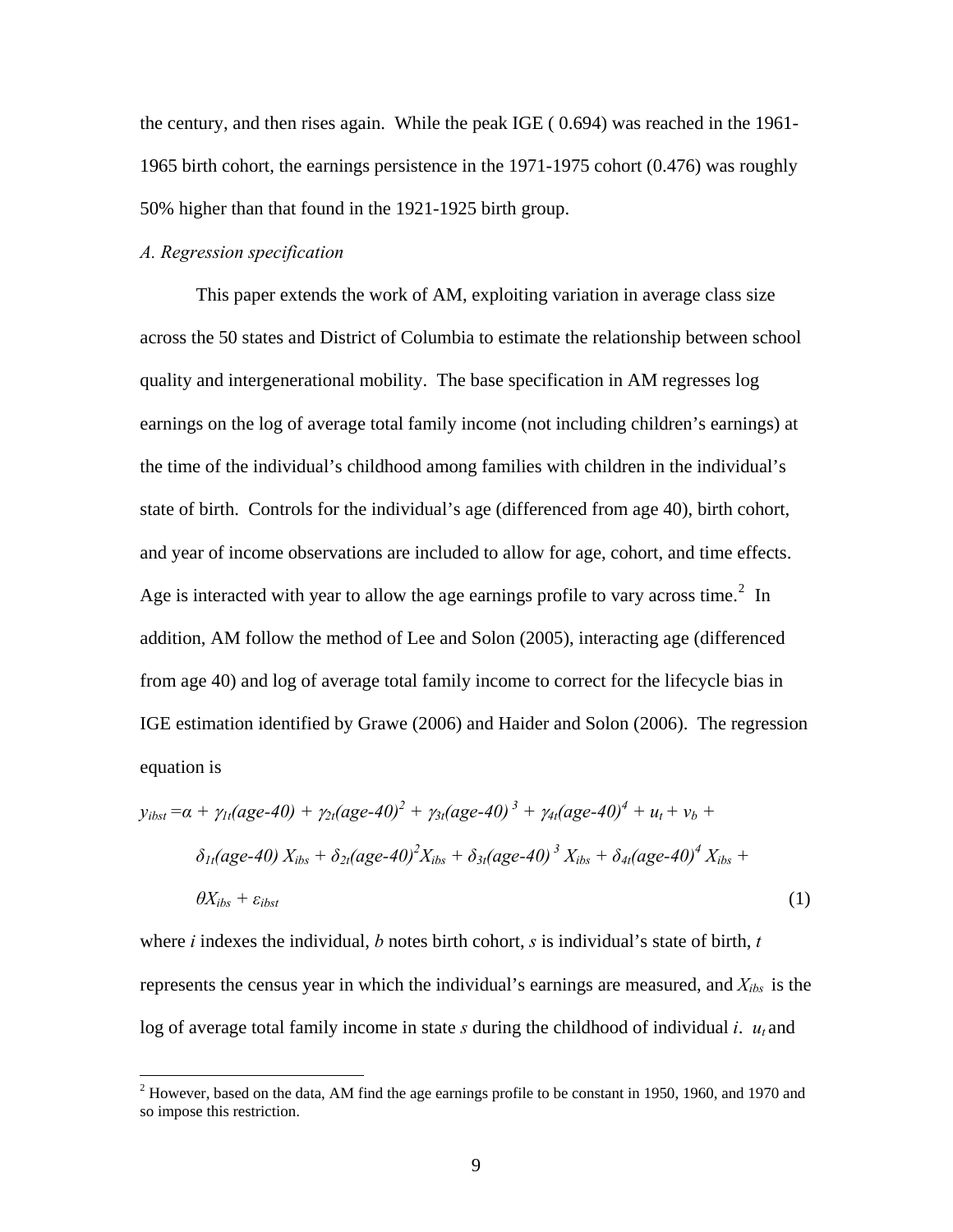$v_b$  capture time and birth cohort effects respectively while  $\varepsilon_{ibst}$  is a random error term. The model is then extended to include interactions between the log of average family income and birth cohort or time dummy variables to estimate trends in the IGE over time.

By replacing actual total family income with the average in the state of the child's youth, AM implement something very close to TSIV with state of residence as an instrument for total family income. Their method differs from TSIV as presented in Angrist and Krueger (1992) and Arellano and Meghir (1992) in two ways. First, the method of AM is a two-stage process—2STSIV—in which the log of average total family income is first regressed on state of residence and then the predicted log of average total family income is used in regression (1) above. Inoue and Solon (2005) show that 2STSIV is preferable to TSIV in terms of both efficiency and robustness. Second, AM use the log of average total family income rather than the average of the log. This allows them to include families with not family income. Because log income is not defined when income is zero, this choice differs from strict 2STSIV (and from common practice in estimating the IGE). In keeping with other studies, I deviate from AM in this choice and instead use the average of log total family income.<sup>[3](#page-9-0)</sup>

 To introduce the effects of class size, the model of AM is modified to include both class size and its interaction with log family income. In effect, just as family income is instrumented with state, the interaction between family income and class size is instrumented by the product of state and class size. Given the extensive literature documenting increasing returns to skill, the effect of class size may vary across cohort

<u>.</u>

<span id="page-9-0"></span> $3$  In results available on request, I show that using the standard method of excluding zero-income families does not substantially alter the u-shaped trend in IGE reported in AM. However, with the standard "average of the log" definition, the IGE is lower in the cohorts born after 1941 and so the recent increase in the IGE reported by AM is a bit muted.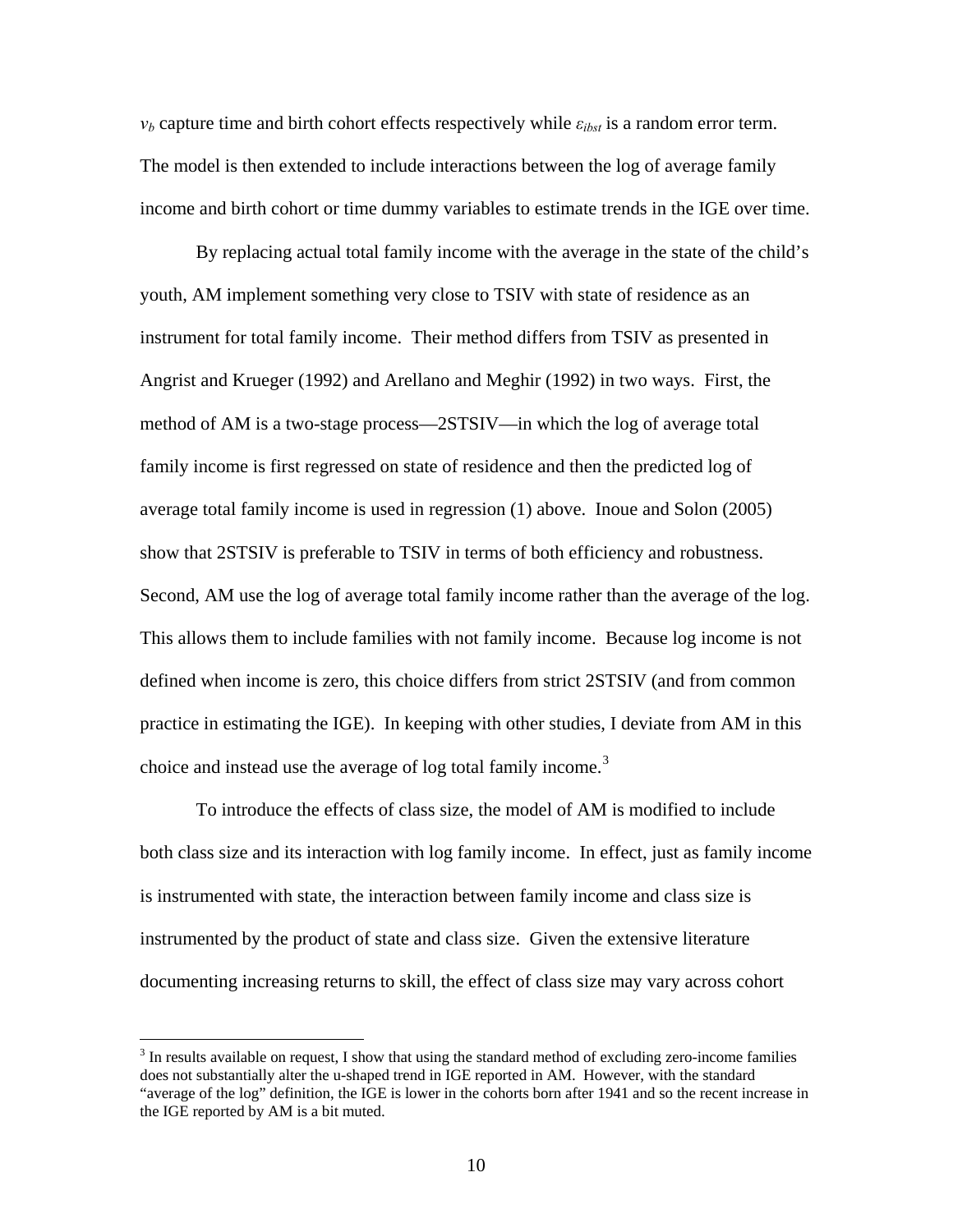and/or year. Regressions not reported here show effects do vary across cohort, but not across year (after accounting for cross-cohort variation). These effects are captured by an interaction between class size and cohort. Including these additional terms, my base regression equation is

$$
y_{ibst} = \alpha + \gamma_{1t}(age-40) + \gamma_{2t}(age-40)^{2} + \gamma_{3t}(age-40)^{3} + \gamma_{4t}(age-40)^{4} + u_{t} + v_{b} + \delta_{1t}(age-40) X_{ibs} + \delta_{2t}(age-40)^{2} X_{ibs} + \delta_{3t}(age-40)^{3} X_{ibs} + \delta_{4t}(age-40)^{4} X_{ibs} + \theta X_{ibs} + \phi Class size + \phi_{b} Class size * Cohort + \eta Class size * X_{ibs} + \varepsilon_{ibst}
$$
\n(2)

where  $\eta$  measures the effect of class size on the IGE. This base regression model is expanded to allow the IGE and the effects of class size on the IGE to vary across birth cohorts.

# *B. Data*

The demographic data used in this work are drawn from the Integrated Public Use Microsample Series (IPUMS), 1940-2000. My sample differs from that in AM in two ways. First, while AM use the 15% census sample in years 1980, 1990, and 2000 and the 5% sample in 1940, 1950, 1960, and 1970, I use the 5% sample for all census years. Second due to computational constraints, I randomly select one half of the observations, resulting in a final sample size of 1,136,007.

 From 1950-2000 censuses, I collect log real earnings and year and state of birth for US-born men ages 25-54. Year of birth is used to divide the men into 11 birth cohorts: 1921-1925, 1926-1930, 1931-1935, 1936-1940, 1941-1945, 1946-1950, 1951- 1955, 1956-1960, 1961-1965, 1966-1970, and 1971-1975. I will refer to this sample as the "sons sample."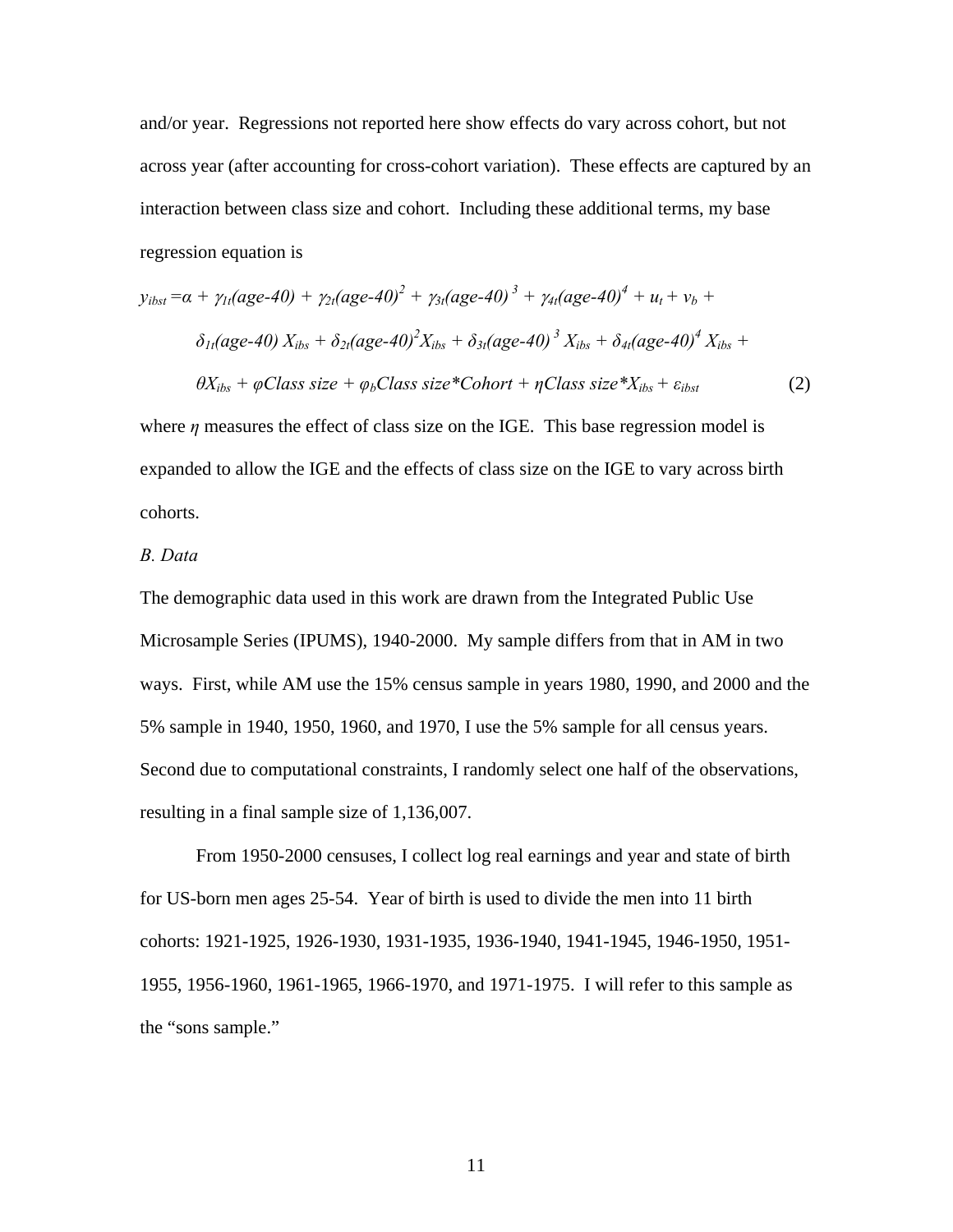From the 1940-1990 censuses I collect total family income for all boys ages 0-4, 5-9, 10-14, and 15-19 who are living with their father. In the case of boys ages 15-19, family income excludes the earnings of the boy. After adjusting for inflation, I calculate average log family income experienced by boys in the age groups 0-4, 5-9, 10-14, and 15-19 years by state. These averages are matched by state and birth cohort to the sons sample. The birth cohorts 1921-1925 and 1926-1930 can only be matched to one prior census (the 1940 census). The other nine cohorts can be matched to two prior censuses. Following AM, I average these two measures of log of average total family income. This is  $X_{ibs}$  in the regression equations above.

 The IPUMS data is then merged with class size data. The National Center for Education Statistics' *Digest of Education Statistics* reports class size in each state from 1988-1993 and public primary and secondary school enrollment from 1980-1987. The Statistical Abstract of the United States includes biennial reports of enrollment and number of teachers in public primary and secondary schools for each state from 1926- 1943 and 1950-1955. Annual reports are included from 1944-1949 and 1956-1987. During the period of biennial reporting, I average the observed enrollment and number of teachers in the years before and after a given year.<sup>[4](#page-11-0)</sup> In each state-year I calculate average class size as the number of pupils per teacher. For each birth cohort in each state, I calculate the mean of average class size within that state for the years in which individuals of that cohort would have been ages 6, 8, 10, …18. By only using every

 $\overline{a}$ 

<span id="page-11-0"></span><sup>&</sup>lt;sup>4</sup> In several cases, enrollment data were missing for states in a given year. These include: CA, IL, and MT in 1971, all states in 1973, MA in 1977. These missing observations were also replaced with the average of enrollment and number of teachers in the year preceding and following the missing date.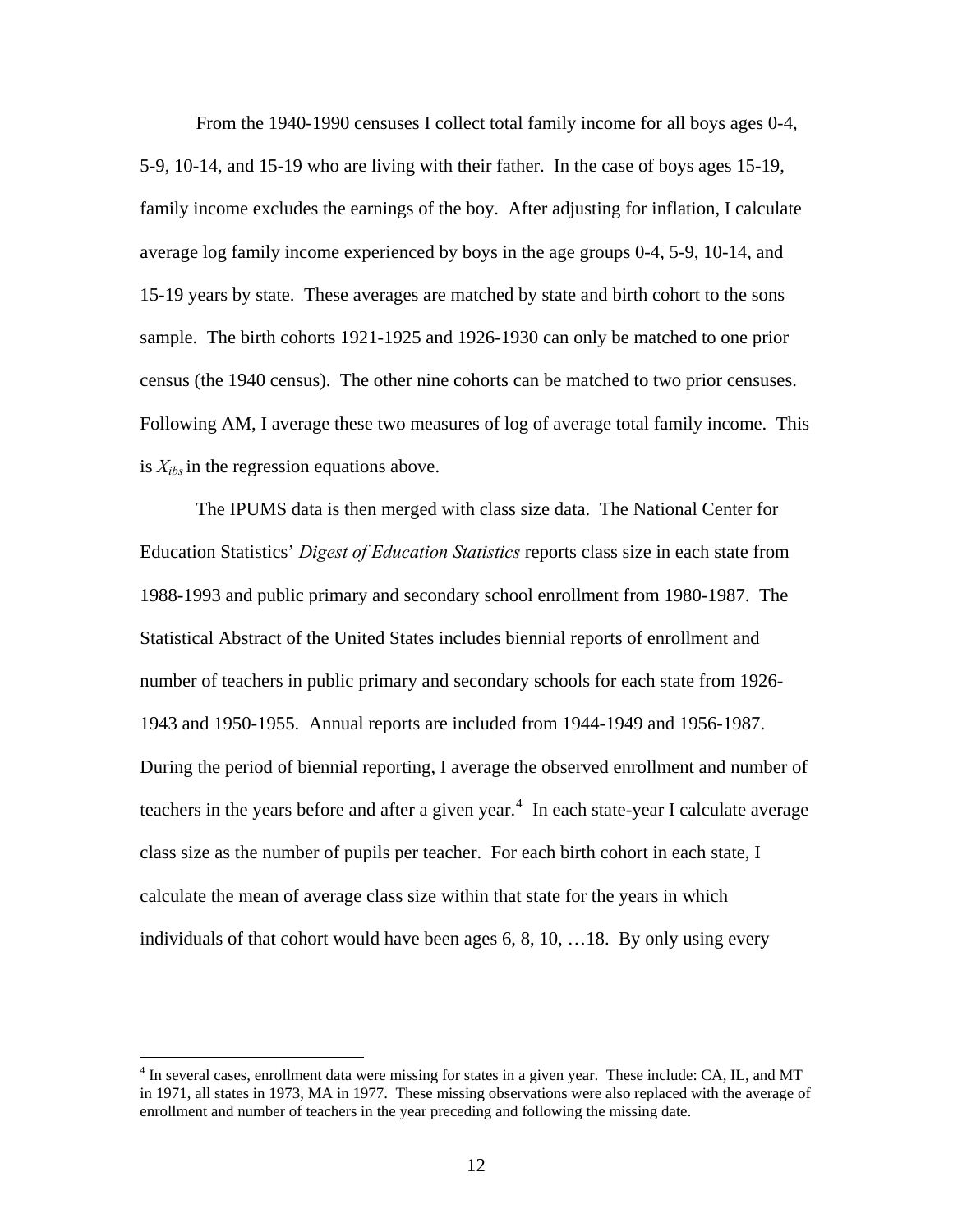other year I treat individuals in early cohorts (when education data is largely biennial) the same as those in later cohorts (when annual data are available).<sup>[5](#page-12-0)</sup>

 As documented in Hanushek (1998, 1999) and elsewhere, average class size in the US fell dramatically during the  $20<sup>th</sup>$  century. What is more, the variance across states also fell. Figure 1 plots the trends in mean and variance of class size among states over the time period studied here. While the controls for birth cohort in regression (2) largely eliminate the trend in the mean. But the fact that cross-state variation in class size has dramatically diminished over time means that, once cohort affects are accounted for, the highest and lowest class size observations are likely to be found in the earliest cohorts. Given the substantial trend in the IGE across cohorts found by AM, it is possible this could lead to spurious conclusions. To address this concern, I standardize the class size variable within each year by subtracting the mean across states and dividing by the crossstate standard deviation. Using standardized class size, eliminates the change in standard deviation across time.<sup>[6](#page-12-1)</sup> Table 1 presents summary statistics for all variables.

[Figure 1 goes here.]

[Table 1 goes here.]

#### **IV. Results**

1

 Table 2 presents estimates on variations of regression (2). The simplest specification is in column 1 which assumes that both the IGE and the effect of school quality are constant across cohorts. The estimated intergenerational earnings elasticity, 0.397, is slightly lower than that reported in AM, but very close to the IGE when amending AM by using the average of log total family income—the measure used in this

<span id="page-12-0"></span><sup>&</sup>lt;sup>5</sup> The results do not change noticeably if I average class size within the state for all 13 years in which the birth cohorts were between ages 6 and 18.

<span id="page-12-1"></span><sup>&</sup>lt;sup>6</sup> When the analysis is repeated using raw class size, the results are consistent with those presented here.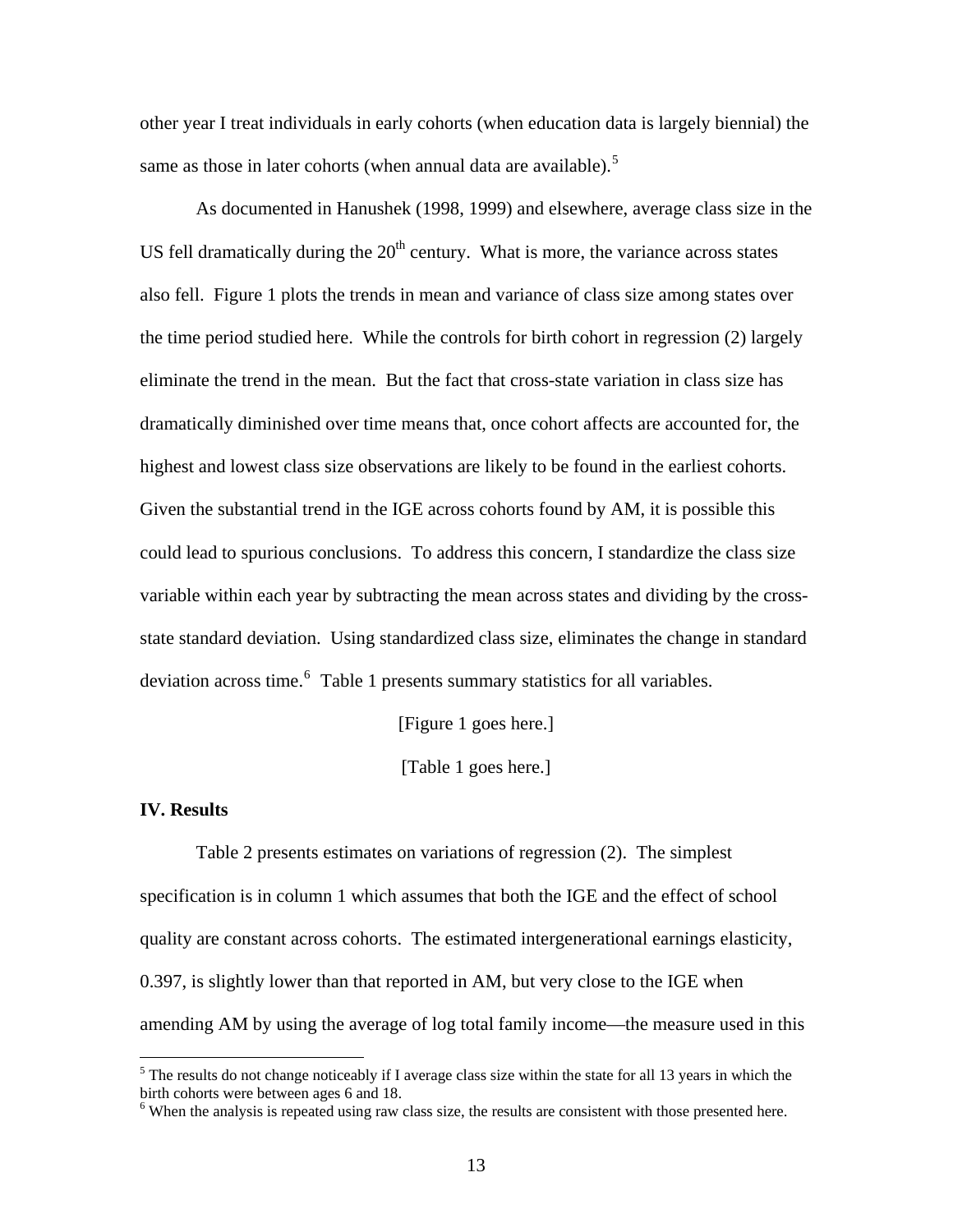study.<sup>[7](#page-13-0)</sup> Decreases in class size substantially diminish intergenerational mobility. The effect of moving from one standard deviation above to one standard deviation below the mean class size increases earnings persistence by more than 40%. It should be noted that for the range of total family income observed across the states, child earnings at all family income levels are increased by smaller class sizes. The rise in the IGE simply indicates that states with small class sizes benefit children from high-income statecohorts than for children from low-income state-cohorts.

# [Table 2 goes here.]

 Column 2 relaxes the assumption that the effects of class size on the IGE are constant across birth cohorts. In all but the 1921-1925 cohort, larger class size leads to more mobility (and in the 1921-1925 cohort, the effect of class size is not statistically significant). Moreover, the mobility-reducing effects class size reductions have strengthened over the cohorts studied. Figure 3 plots the estimated effect of class size on the IGE. In the beginning of the  $20<sup>th</sup>$  century, improvements to school quality may have increased mobility slightly. But by the 1931-1935 birth cohort, this relationship was reversed. And but for a brief turnaround among men born in the 1960s, larger class sizes reduce the IGE more and more over time.

# [Figure 3 goes here.]

 Of course, one of the key findings in AM is that the IGE is not constant. Columns 3 and 4 of Table 2 repeat the analysis allowing the IGE to change across cohorts. The cross-cohort pattern found in the IGE is nearly identical to that reported by AM. The estimated effects of class size on the IGE are qualitatively the same as in columns 1 and

<span id="page-13-0"></span><sup>&</sup>lt;sup>7</sup> Applying the more standard definition of family income—the average of log total family income –to AM yields an estimate of 0.377. Full regression results are available from the author.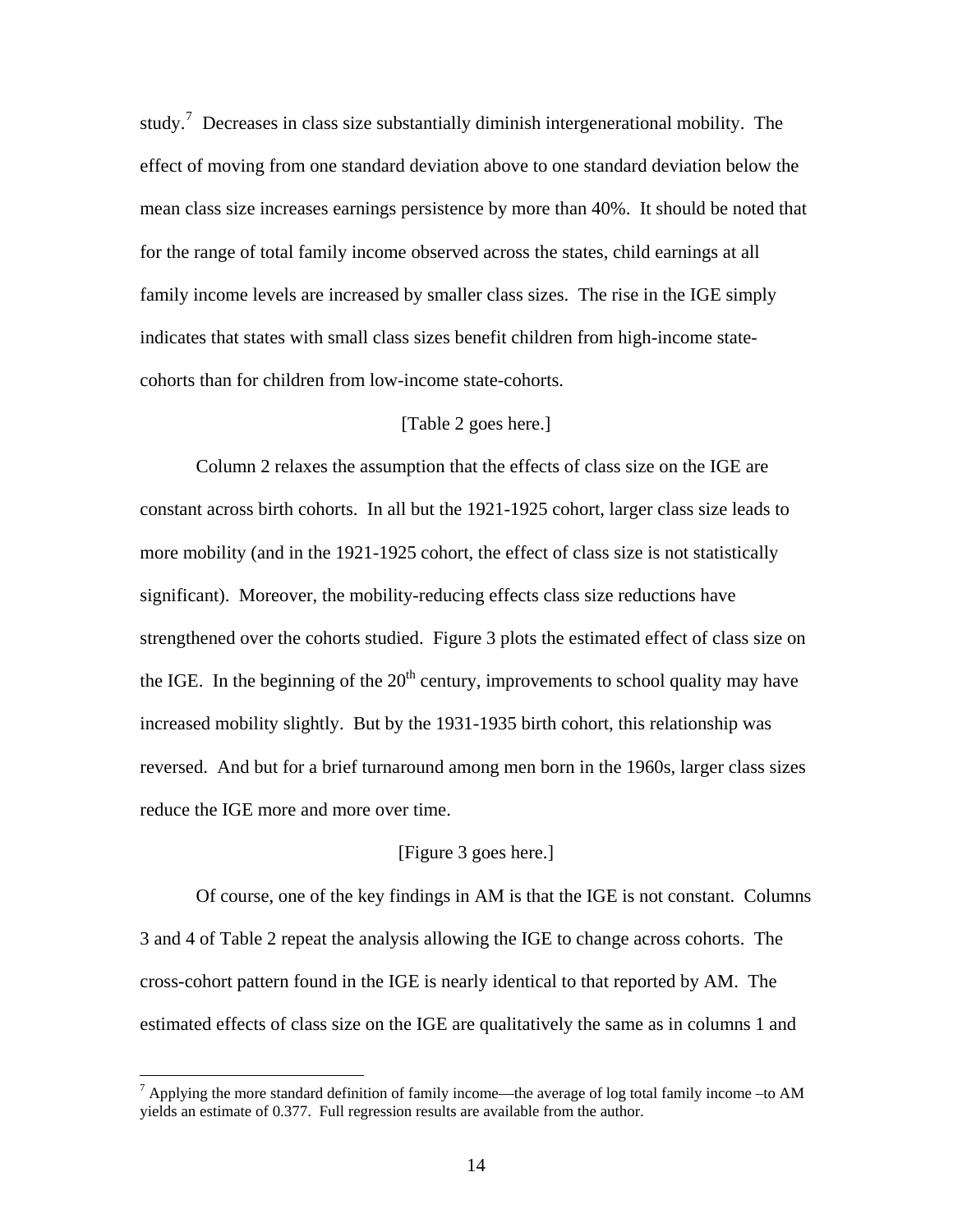2. If anything, allowing for cohort variation in the IGE amplifies trend in class size effects on intergenerational mobility (see Figure 2). We also see that the aberrant estimates for the cohorts born in the 1960s under specification (2) stem from the failure to account for the substantial increase in the IGE among these same men.

 This cross-cohort pattern might be explained by the theories discussed in Section II above. Theory suggests that school quality improvements increase intergenerational mobility when public schooling substitutes for private expenditures and credit constraints limit the educational investments of low-income families. This description might well describe early-20<sup>th</sup> century America. Most men born prior to the 1930s would not have attended college. And so primary and secondary school quality may effectively proxied for "quantity of public schooling provided." As the century progressed, returns to skill increased and quality high school training became important to college entrance. In that context, greater school quality may have been more beneficial to children from highincome families than those from low-income families.

# **V. Alternative Interpretations: Omitted Variables, Endogenous Class Size, and Unequal Policy Implementation**

 The four regression specifications in Table 2 demonstrate a robust correlation between class size and intergenerational mobility. States with large class sizes show greater intergenerational mobility. And this pattern strengthened between the 1921 and 1975 birth cohorts. Previous research on the functional form of the intergenerational earnings regression suggests these patterns may be explained by omitted variables bias. A large number of studies document a positive relationship between family income and the IGE in the US (Behrman and Taubman 1990, Solon 1992, Mulligan 1997 and 1999,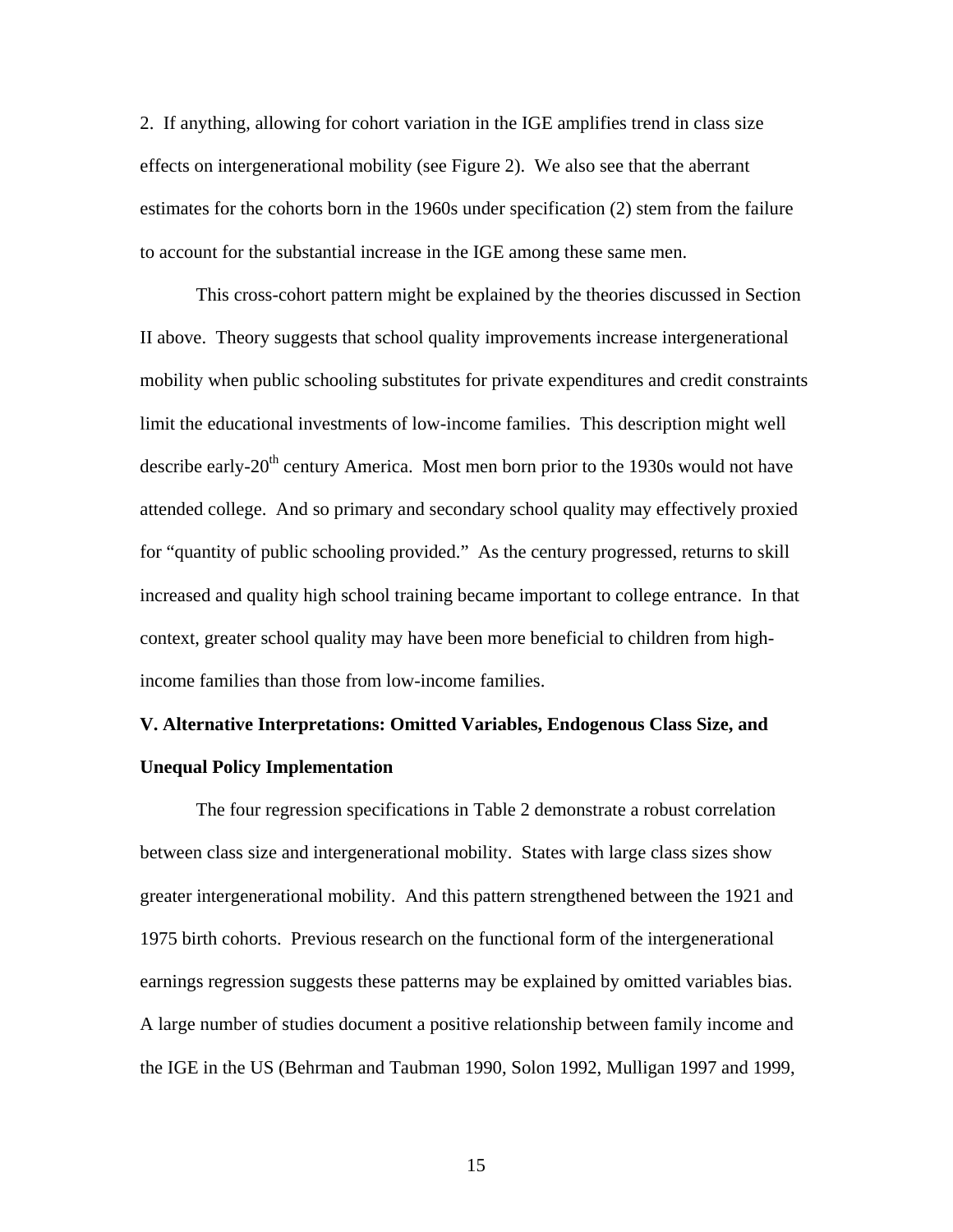Grawe 2001b, and Mazumder 2005). Indeed, when the work of AM is replicated with a quadratic relationship between child earnings and total family income, the estimated regression line is highly convex.<sup>[8](#page-15-0)</sup> It also seems likely that states with higher family incomes have smaller class sizes. Together, these raise the possibility that the class sizefamily income interaction is picking up the effects of an omitted quadratic term in family income.

 Table 3 repeats the regressions in Table 2, but allows a quadratic intergenerational earnings relationship. The reported IGE and effect of class size on the IGE are calculated at the mean level of total family income. Qualitatively, the results are the same as reported in Table 2, though the size of the effect may be somewhat smaller. When the IGE varies across cohorts but the effect of class size constant (column 3), the estimated effect of class size is about 20% smaller. The results are less precise when class size effects vary across birth cohort: large standard errors on interactions between class size and squared family income often lead to large standard errors on the cumulative effect reported in the table. This is especially true when the quadratic IGE varies across cohort (introducing considerable multicollinearity). On the whole, the results of Table 3 continue to suggest a negative relationship between class size and the IGE.

# [Table 3 goes here.]

 Endogeneity in the class size variable may also explain the effects on mobility. Perhaps some unknown variable causes both greater earnings persistence and a political penchant for funding smaller class sizes. If this were the case, we would expect some states to generally have lower (higher) class sizes and a larger (smaller) IGE. To check for this, for each individual I compute the average class size in that person's state of birth

 $\overline{a}$ 

<span id="page-15-0"></span><sup>&</sup>lt;sup>8</sup> Regression results available from the author.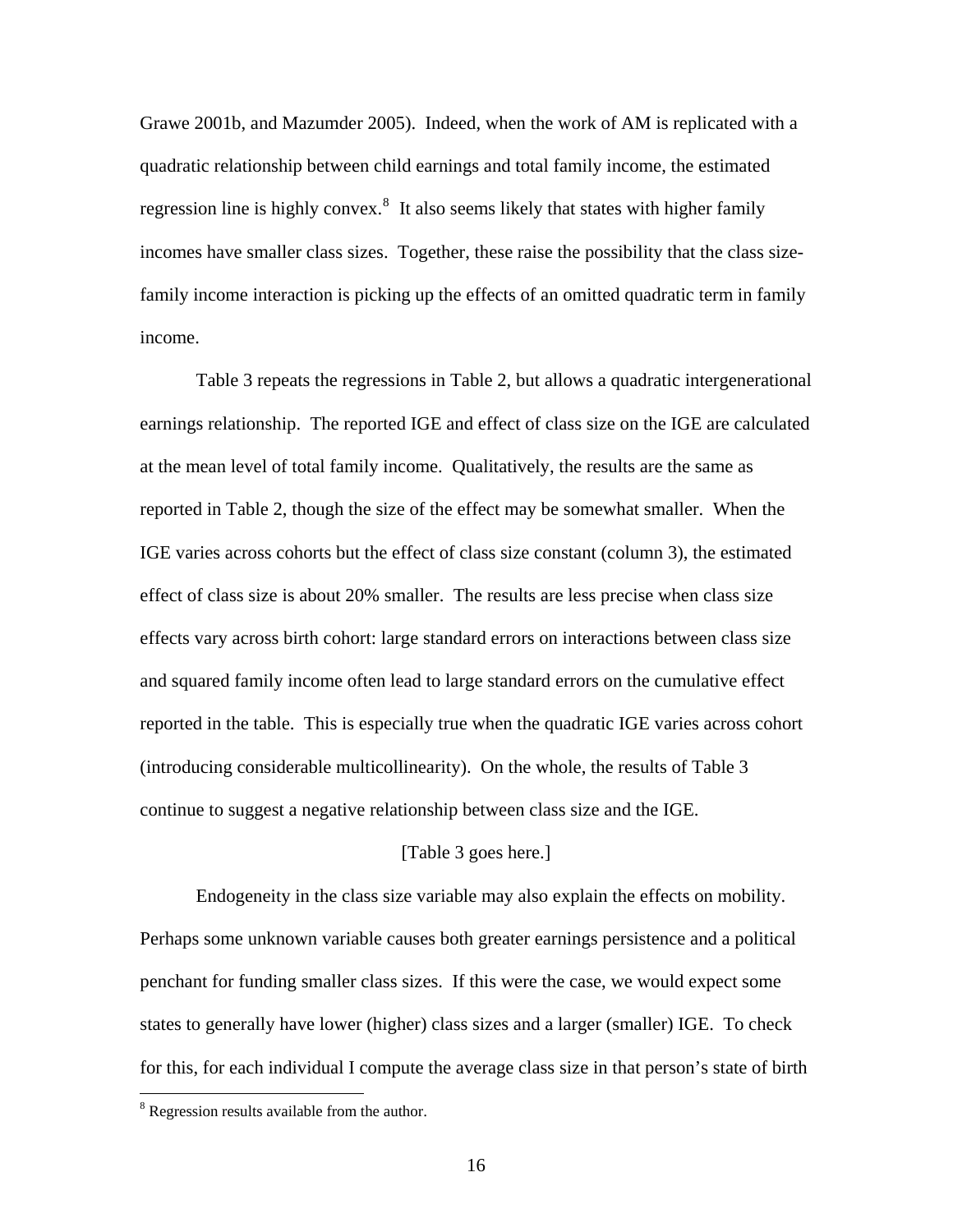in all years the individual was *not* between the ages of 6 and 18. I then add this average class size variable to the regression analysis along with its interaction with average log family income.

 The results in Table 4 are generally inconsistent with this endogeneity story. The effects on IGE of class size in years in which the individual was not in K-12 schooling are very close to zero. And the estimated effect of experienced class size on the IGE is nearly identical to that reported in Table 2. These findings are exactly what we would expect if the results in Table 2 were *not* driven by policy endogeneity. Of course, the test in Table 4 cannot rule out all possible forms of endogeneity. But the strong robustness of the results to the inclusion of class size outside the individual's schooling years suggests the results in Table 2 warrant careful consideration.

#### [Table 4 goes here.]

 Even if the mobility-reducing effects of class size reductions in Table 2 are real, this does not imply that reducing the pupil-to-teacher ratio in all classes will negatively impact mobility. The data used here are aggregated to the state level. The results above indicate that lower class size within a state correlates with less mobility. It may not be the class size reduction so much as the implementation of the reduction that drives the results. In particular, if states' class size reduction policies give schools in high-income districts preferential treatment, this would explain why state-cohorts with lower pupil-toteacher ratios show less mobility. For example, the recent class size reduction in California required a more than 30% increase in the number teachers in just two years. Stetcher et al. (2005) find that rapid implementation of the policy led to a reduction in average teacher qualifications that was disproportionately experienced in minority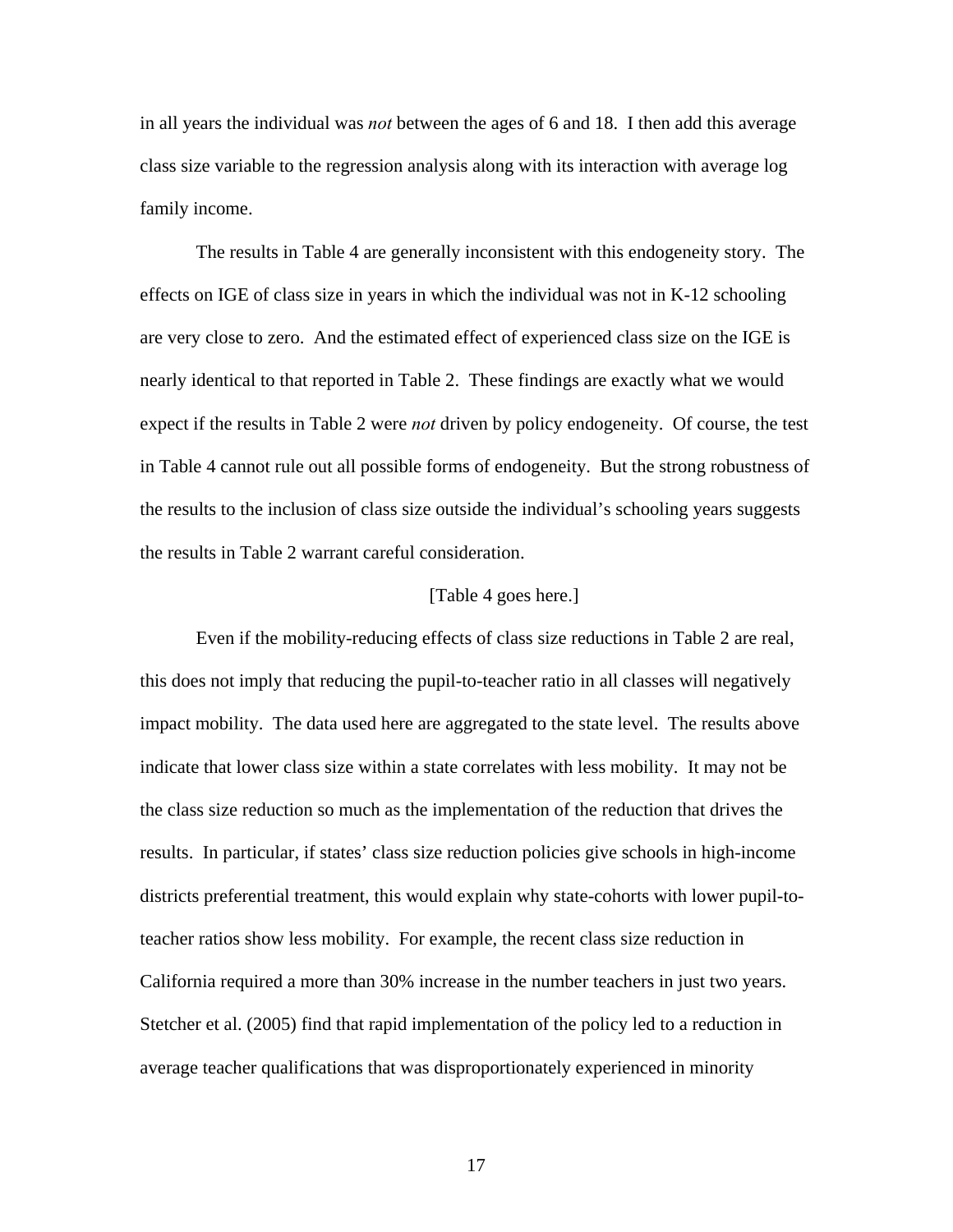communities. Thus, it may not be class size reductions *per se*, but rather the way in which US states have implemented reductions, that reduce mobility.

 This interpretation would reconcile the mobility results reported here with the broader literature on class size impacts which often finds greater benefits of school quality among children from disadvantaged groups. For example, Krueger (1999) studies the Tennessee STAR program and finds that children randomly assigned to a class with five fewer pupils performed better on exams. The impact, however, was stronger for blacks, free-lunch recipients, and inner-city residents; suggesting that class size reductions are stronger for low-income families than for high-income families. As Summers (2003) points out, the key question is whether it is even possible to scale-up classroom-level programs like STAR while maintaining the size and distribution of their effects.

#### **VI. Conclusion**

 Using US census data from 1940-2000, this paper estimates intergenerational mobility in the 50 states and District of Columbia among 12 birth cohorts of men born between 1921 and 1975. When combined with information on K-12 school quality in each state at the time each cohort was between the ages of 6 and 18, the data show a positive relationship between class size and mobility: the father-son earnings association in state-birth cohorts with class sizes one standard deviation below the mean is more than 40% stronger than in state-birth cohorts with class sizes one standard deviation above the mean. Moreover, the reduction in mobility associated with class size reductions has strengthened over time.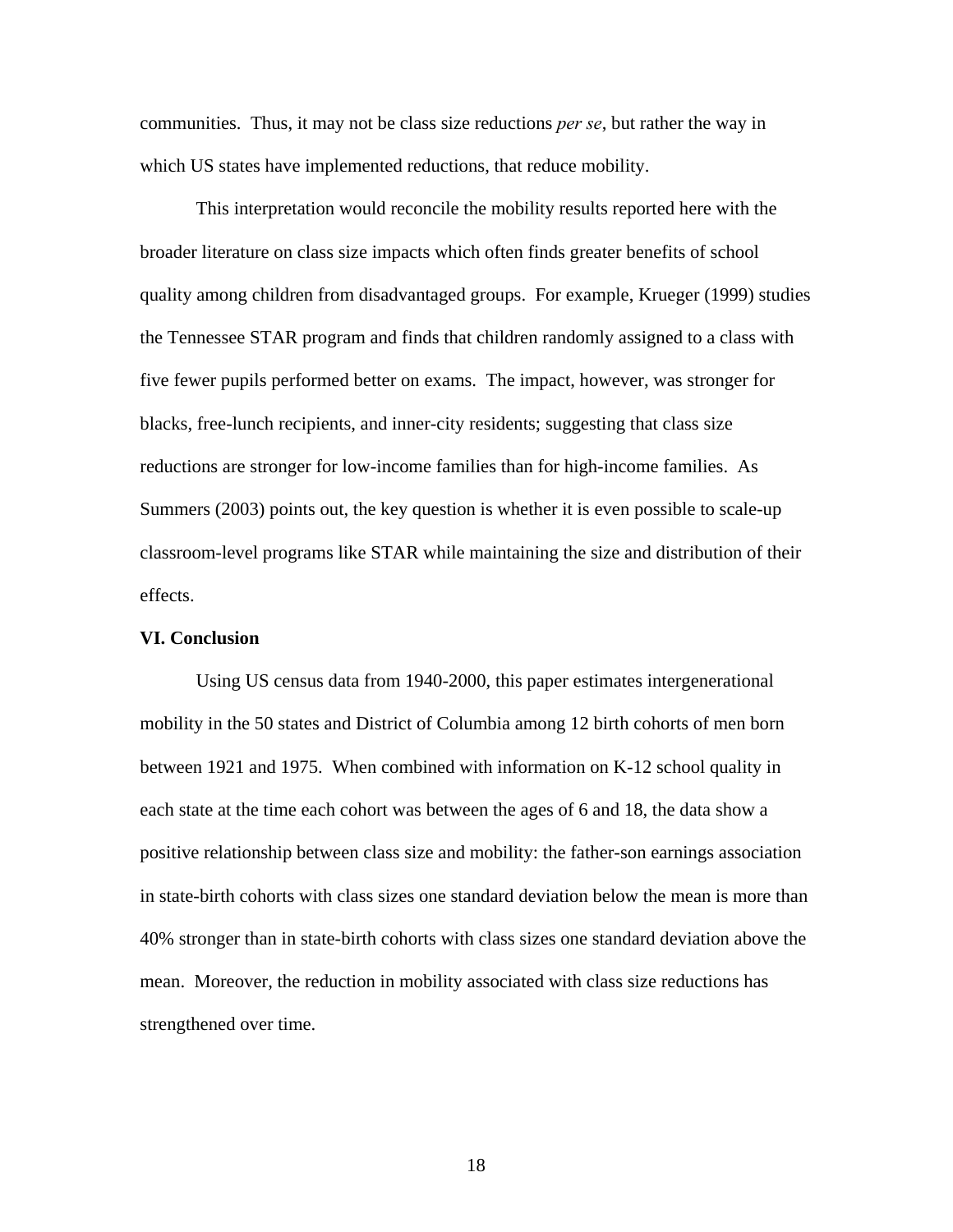One possible explanation for this result is that class size is endogenous. It may simply be that states with lower class sizes are relatively immobile for other reasons entirely. To explore this possibility, the analysis was repeated including controls for the average class size within the state in years the individual was *not* of primary or secondary school age. The results are essentially unchanged. Taken at face value, the results indicate that children from high-income families are more benefited by statewide class size reductions than those from low-income families.

 Care must be taken when generalizing these results. It may be that improvements to public school quality result in greater earnings persistence while increases in public school quantity lead to greater mobility. This may be especially relevant when considering developing nations with relatively little educational support. Second, the effects of school quality on mobility may depend on the level of schooling. In particular, this study can say nothing concerning improvements in pre-K or higher education. Finally, the US may be different from even other developed nations. Recalling Corak's (2006) comparisons shown in Figure 1 above, it appears that the US is an outlier. In particular, the implementation of class size reductions in US states may be less progressive than in other countries. With the large administrative data sets available in several of these countries, future research may look to see whether the US experience is unique.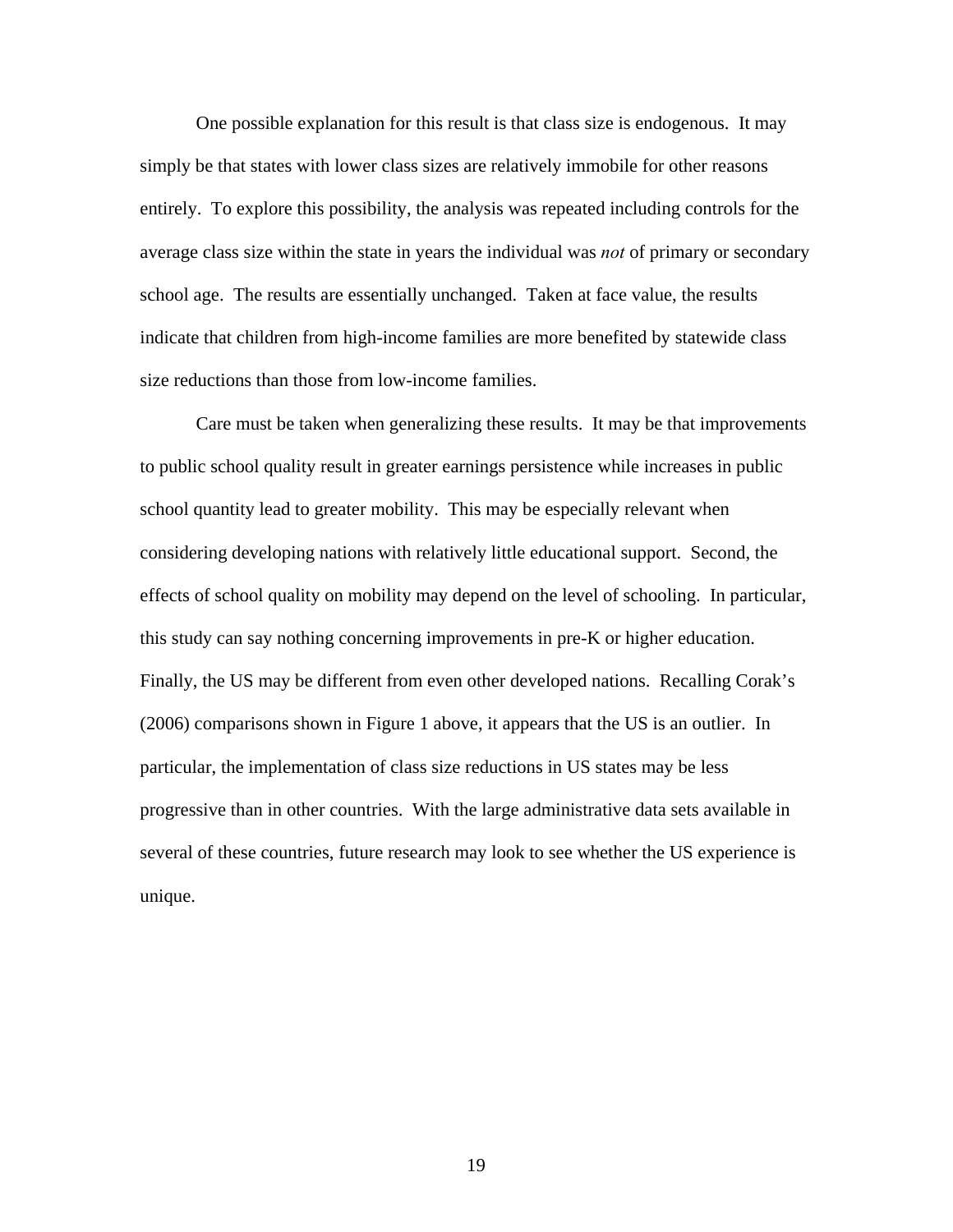# **Figure 1: Intergenerational earnings persistence and per pupil education**





*Reprinted from Corak (2006) by permission.*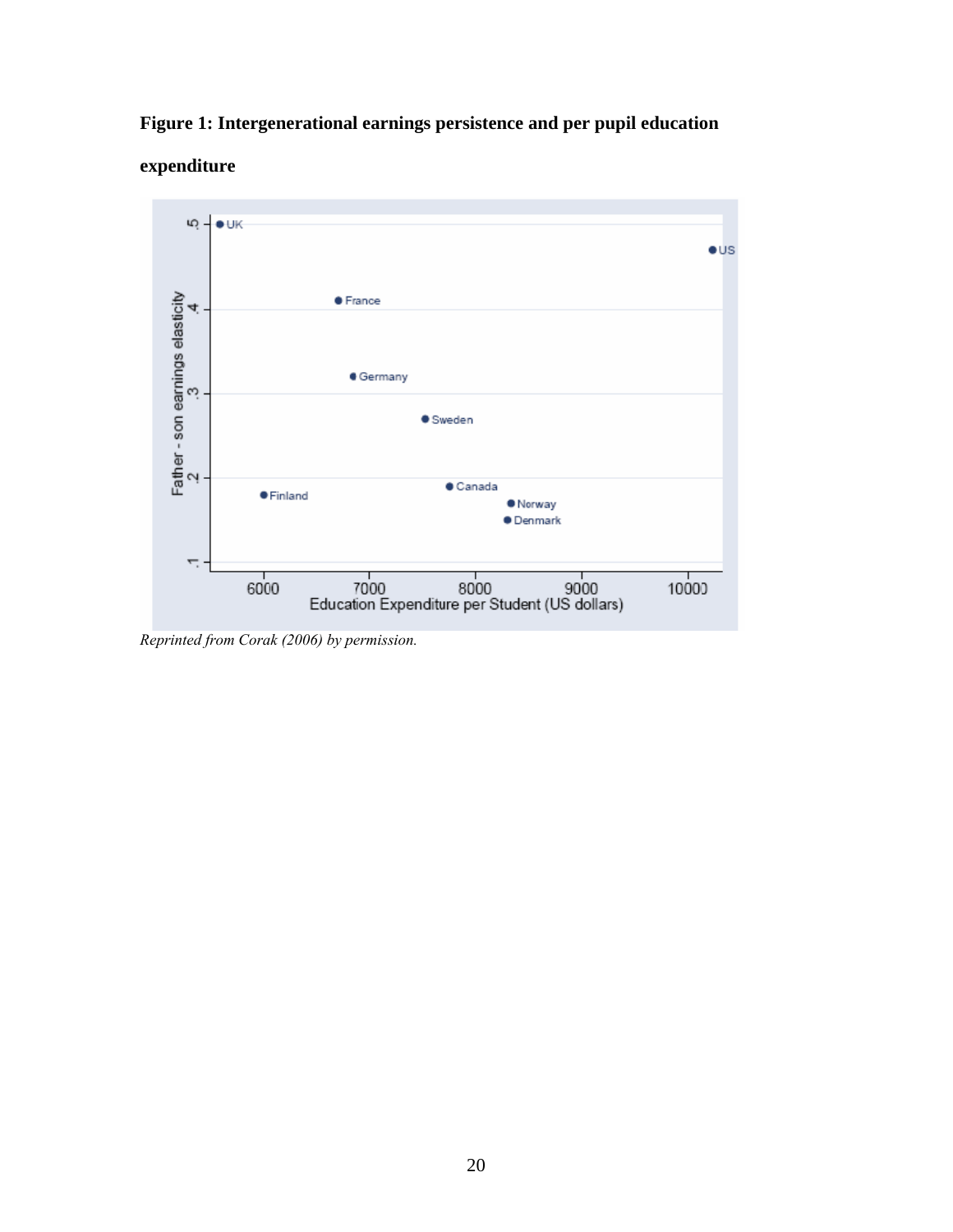

**Figure 2: Mean and standard deviation of class size across US States: 1927-1993** 

**Figure 3: Estimated effect of class size on intergenerational earnings elasticity (IGE) by birth cohort: 1921-1975** 

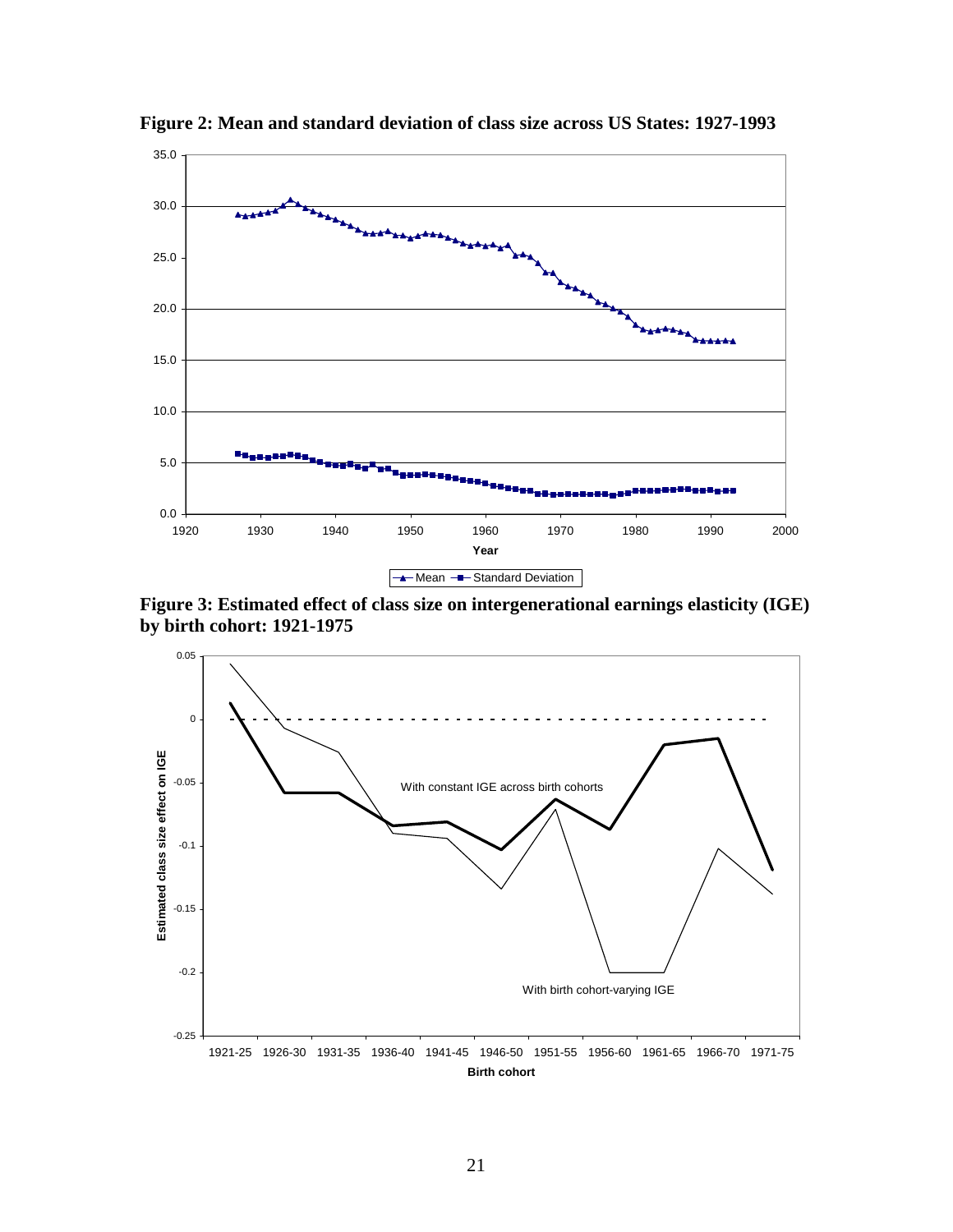|                | <b>Mean</b> | <b>Standard</b>  | <b>Minimum</b> | <b>Maximum</b> |
|----------------|-------------|------------------|----------------|----------------|
|                |             | <b>Deviation</b> |                |                |
| Log earnings   | 10.32       | 0.85             | 0.28           | 12.861         |
| Age            | 37.57       | 8.26             | 25.00          | 54.00          |
| Log total      | 10.09       | 0.53             | 8.31           | 10.81          |
| family income  |             |                  |                |                |
| Class size     | 25.29       | 4.22             | 13.85          | 40.07          |
| (level)        |             |                  |                |                |
| Class size     | 0.17        | 0.82             | $-2.66$        | 3.19           |
| (standardized) |             |                  |                |                |
| N              | 1,136,007   |                  |                |                |

# **Table 1: Summary statistics**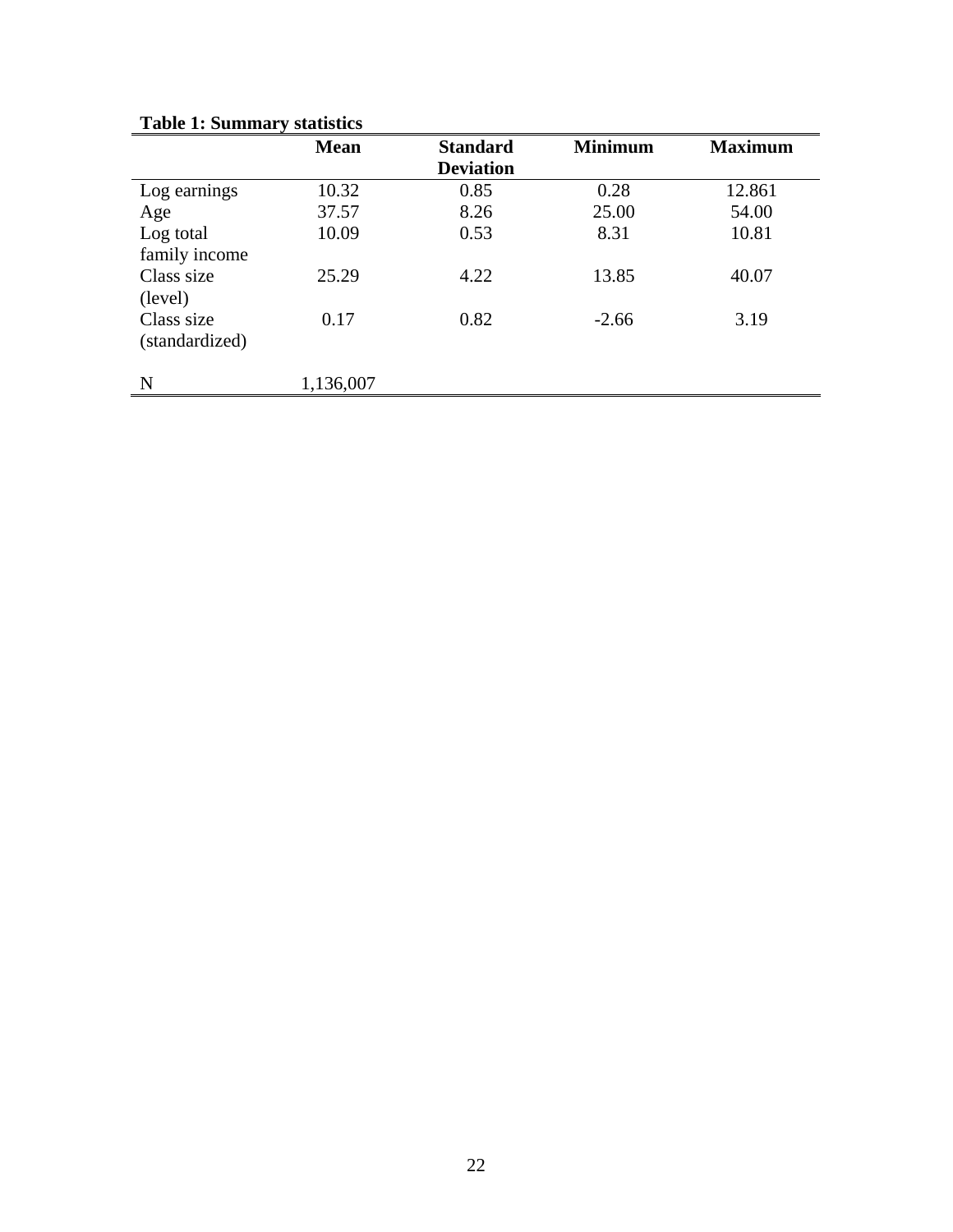|                                 | Table 2. Effect of class size on intergenciational earnings elasticity (TGE)<br><b>Model Specification</b> |          |          |          |
|---------------------------------|------------------------------------------------------------------------------------------------------------|----------|----------|----------|
|                                 | (1)                                                                                                        | (2)      | (3)      | (4)      |
| <b>IGE</b>                      | 0.397                                                                                                      | 0.398    |          |          |
|                                 | (0.015)                                                                                                    | (0.016)  |          |          |
| Birth cohort 1921-25            |                                                                                                            |          | 0.354    | 0.323    |
|                                 |                                                                                                            |          | (0.029)  | (0.022)  |
| 1926-30                         |                                                                                                            |          | 0.307    | 0.285    |
|                                 |                                                                                                            |          | (0.026)  | (0.025)  |
| 1931-35                         |                                                                                                            |          | 0.373    | 0.346    |
|                                 |                                                                                                            |          | (0.028)  | (0.030)  |
| 1936-40                         |                                                                                                            |          | 0.387    | 0.397    |
|                                 |                                                                                                            |          | (0.023)  | (0.024)  |
| 1941-45                         |                                                                                                            |          | 0.404    | 0.418    |
|                                 |                                                                                                            |          | (0.024)  | (0.027)  |
| 1946-50                         |                                                                                                            |          | 0.393    | 0.443    |
|                                 |                                                                                                            |          | (0.025)  | (0.032)  |
| 1951-55                         |                                                                                                            |          | 0.417    | 0.414    |
|                                 |                                                                                                            |          | (0.023)  | (0.023)  |
| 1956-60                         |                                                                                                            |          | 0.488    | 0.562    |
|                                 |                                                                                                            |          | (0.026)  | (0.046)  |
| 1961-65                         |                                                                                                            |          | 0.586    | 0.641    |
|                                 |                                                                                                            |          | (0.048)  | (0.059)  |
| 1966-70                         |                                                                                                            |          | 0.502    | 0.513    |
|                                 |                                                                                                            |          | (0.048)  | (0.069)  |
| 1971-75                         |                                                                                                            |          | 0.437    | 0.452    |
|                                 |                                                                                                            |          | (0.047)  | (0.049)  |
| <b>Class size effect on IGE</b> | $-0.070$                                                                                                   |          | $-0.075$ |          |
|                                 | (0.013)                                                                                                    |          | (0.014)  |          |
| Birth cohort 1921-25            |                                                                                                            | 0.013    |          | 0.044    |
|                                 |                                                                                                            | (0.033)  |          | (0.026)  |
| 1926-30                         |                                                                                                            | $-0.058$ |          | $-0.007$ |
|                                 |                                                                                                            | (0.029)  |          | (0.028)  |
| 1931-35                         |                                                                                                            | $-0.058$ |          | $-0.026$ |
|                                 |                                                                                                            | (0.026)  |          | (0.031)  |
| 1936-40                         |                                                                                                            | $-0.084$ |          | $-0.090$ |
|                                 |                                                                                                            | (0.025)  |          | (0.027)  |
| 1941-45                         |                                                                                                            | $-0.081$ |          | $-0.094$ |
|                                 |                                                                                                            | (0.017)  |          | (0.023)  |
| 1946-50                         |                                                                                                            | $-0.103$ |          | $-0.134$ |
|                                 |                                                                                                            | (0.019)  |          | (0.029)  |
| 1951-55                         |                                                                                                            | $-0.063$ |          | $-0.071$ |
|                                 |                                                                                                            | (0.016)  |          | (0.017)  |
| 1956-60                         |                                                                                                            | $-0.087$ |          | $-0.200$ |
|                                 |                                                                                                            | (0.043)  |          | (0.045)  |

**Table 2: Effect of class size on intergenerational earnings elasticity (IGE)**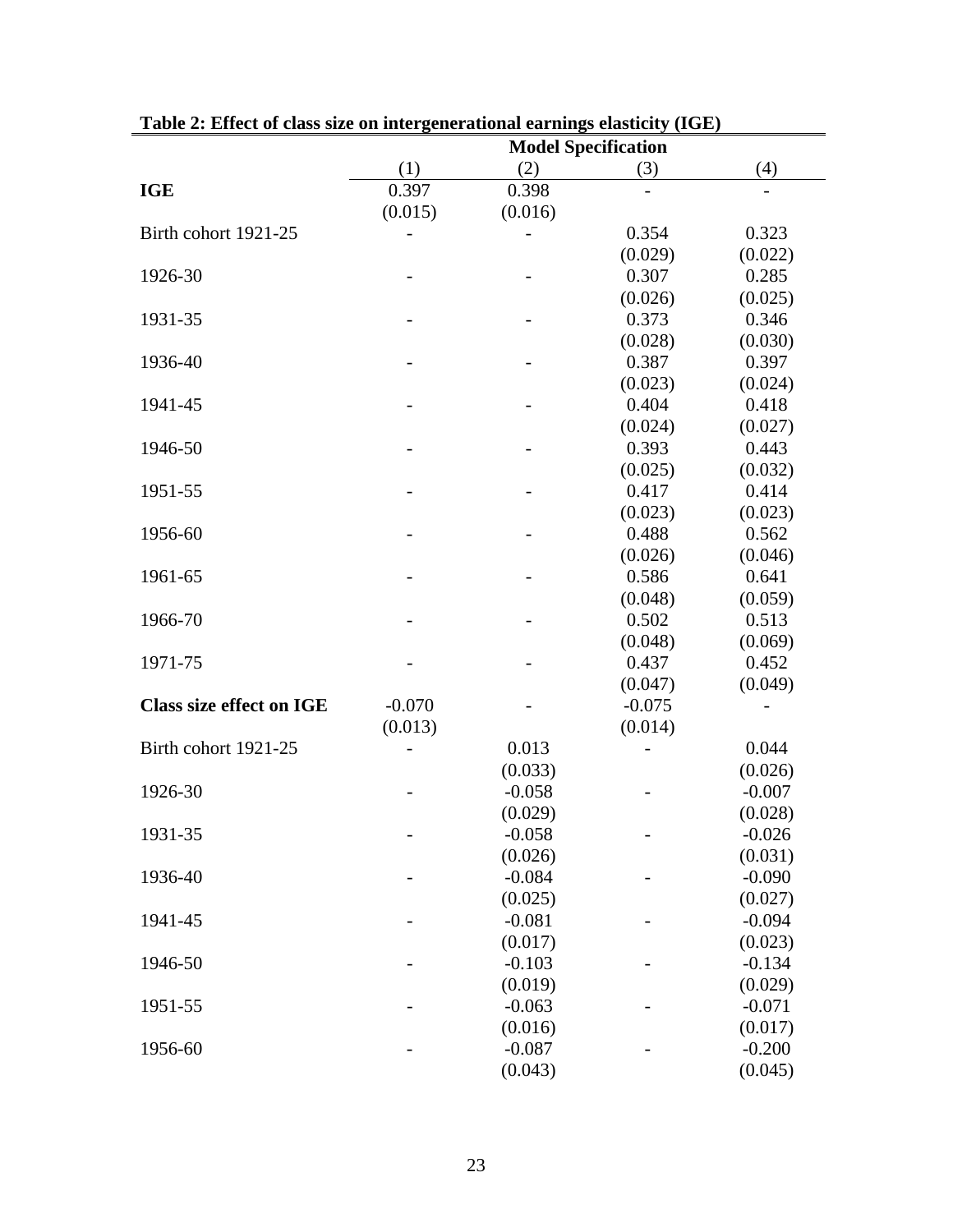| N       | 1,136,007 | 1,136,007 | 1,136,007 | 1,136,007 |
|---------|-----------|-----------|-----------|-----------|
|         |           | (0.054)   |           | (0.061)   |
| 1971-75 | -         | $-0.119$  |           | $-0.138$  |
|         |           | (0.067)   |           | (0.100)   |
| 1966-70 | -         | $-0.015$  |           | $-0.102$  |
|         |           | (0.053)   |           | (0.059)   |
| 1961-65 |           | $-0.020$  |           | $-0.200$  |
|         |           |           |           |           |

*Note: All regressions include a quartic in age-40, age-40 interacted with log family income, age-40 interacted with year of earnings observation (with a common age-earnings profile in 1950, 1960, and 1970), class size, class size interacted with cohort, and dummy variables for year of earnings observation and birth cohort. Clustered (by state) standard errors in parentheses.*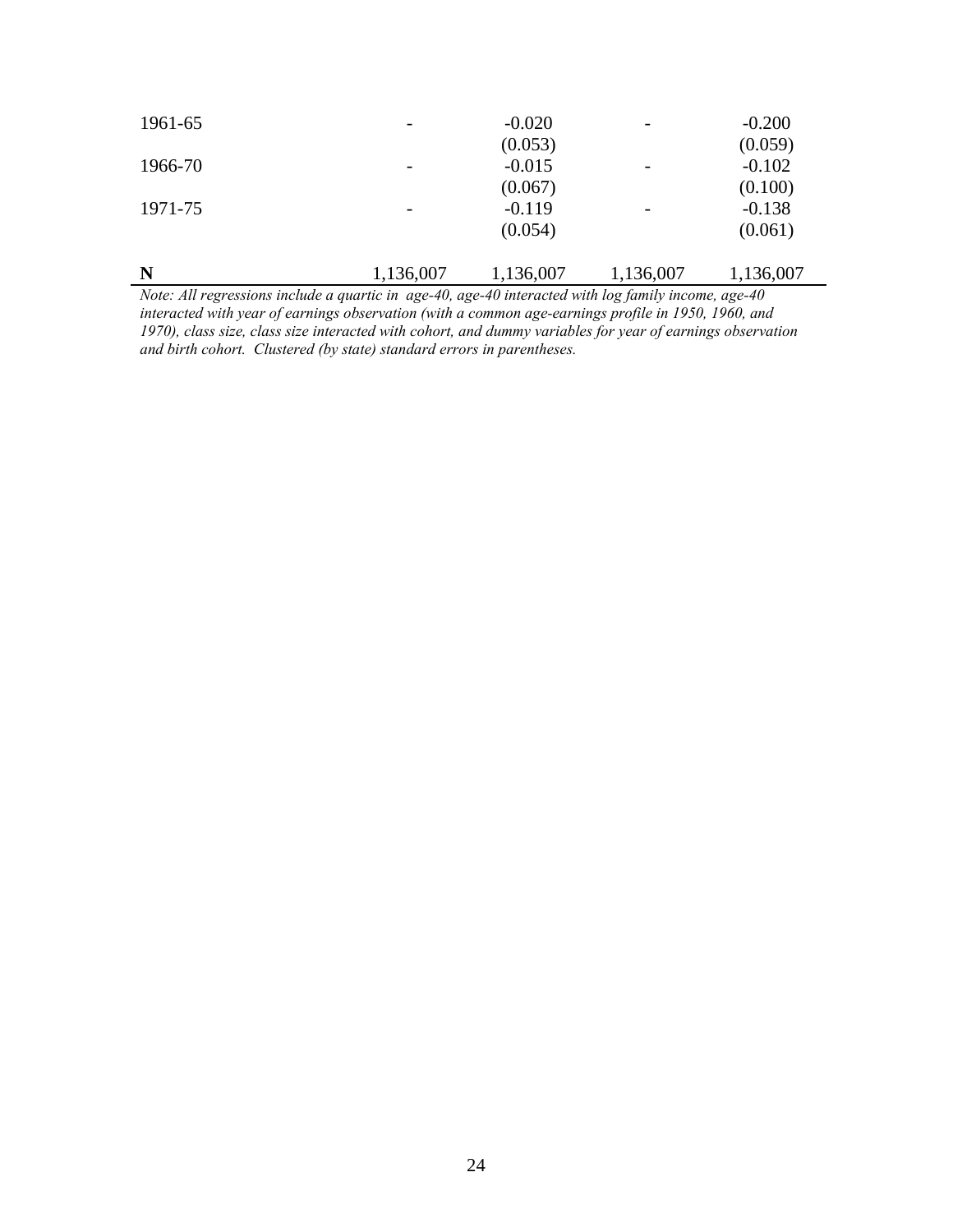| <b>TOP NON-LINEAR IGE</b>       | <b>Model Specification</b>   |          |          |          |  |
|---------------------------------|------------------------------|----------|----------|----------|--|
|                                 | (1)                          | (2)      | (3)      | (4)      |  |
| <b>IGE</b> (at mean family      | 0.445                        | 0.450    |          |          |  |
| income)                         | (0.19)                       | (0.022)  |          |          |  |
| Birth cohort 1921-25            |                              |          | 0.395    | 0.359    |  |
|                                 |                              |          | (0.168)  | (0.124)  |  |
| 1926-30                         |                              |          | 0.566    | 0.372    |  |
|                                 |                              |          | (0.151)  | (0.147)  |  |
| 1931-35                         |                              |          | 0.593    | 0.525    |  |
|                                 |                              |          | (0.108)  | (0.129)  |  |
| 1936-40                         |                              |          | 0.702    | 0.657    |  |
|                                 |                              |          | (0.085)  | (0.118)  |  |
| 1941-45                         |                              |          | 0.430    | 0.440    |  |
|                                 |                              |          | (0.028)  | (0.027)  |  |
| 1946-50                         |                              |          | 0.434    | 0.455    |  |
|                                 |                              |          | (0.034)  | (0.030)  |  |
| 1951-55                         |                              |          | 0.379    | 0.189    |  |
|                                 |                              |          | (0.049)  | (0.073)  |  |
| 1956-60                         |                              |          | 0.296    | 0.188    |  |
|                                 |                              |          | (0.072)  | (0.100)  |  |
| 1961-65                         |                              |          | 0.235    | 0.362    |  |
|                                 |                              |          | (0.174)  | (0.292)  |  |
| 1966-70                         |                              |          | 0.383    | 0.600    |  |
|                                 |                              |          | (0.182)  | (0.317)  |  |
| 1971-75                         |                              |          | 0.605    | 0.713    |  |
|                                 |                              |          | (0.218)  | (0.259)  |  |
| <b>Class size effect on IGE</b> | $-0.092$                     |          | $-0.058$ |          |  |
| (at mean family income)         | (0.015)                      |          | (0.015)  |          |  |
| Birth cohort 1921-25            |                              | 0.370    |          | 0.400    |  |
|                                 |                              | (0.159)  |          | (0.157)  |  |
| 1926-30                         |                              | 0.355    |          | 0.360    |  |
|                                 |                              | (0.104)  |          | (0.109)  |  |
| 1931-35                         | $\qquad \qquad \blacksquare$ | 0.197    |          | 0.180    |  |
|                                 |                              | (0.089)  |          | (0.082)  |  |
| 1936-40                         |                              | 0.099    |          | 0.051    |  |
|                                 |                              | (0.087)  |          | (0.063)  |  |
| 1941-45                         |                              | $-0.132$ |          | $-0.092$ |  |
|                                 |                              | (0.036)  |          | (0.036)  |  |
| 1946-50                         |                              | $-0.175$ |          | $-0.163$ |  |
|                                 |                              | (0.036)  |          | (0.041)  |  |
| 1951-55                         |                              | $-0.073$ |          | 0.084    |  |
|                                 |                              | (0.020)  |          | (0.043)  |  |
| 1956-60                         |                              | $-0.081$ |          | 0.100    |  |
|                                 |                              | (0.039)  |          | (0.090)  |  |
|                                 |                              |          |          |          |  |

**Table 3: Effect of class size on intergenerational earnings elasticity (IGE) allowing for non-linear IGE**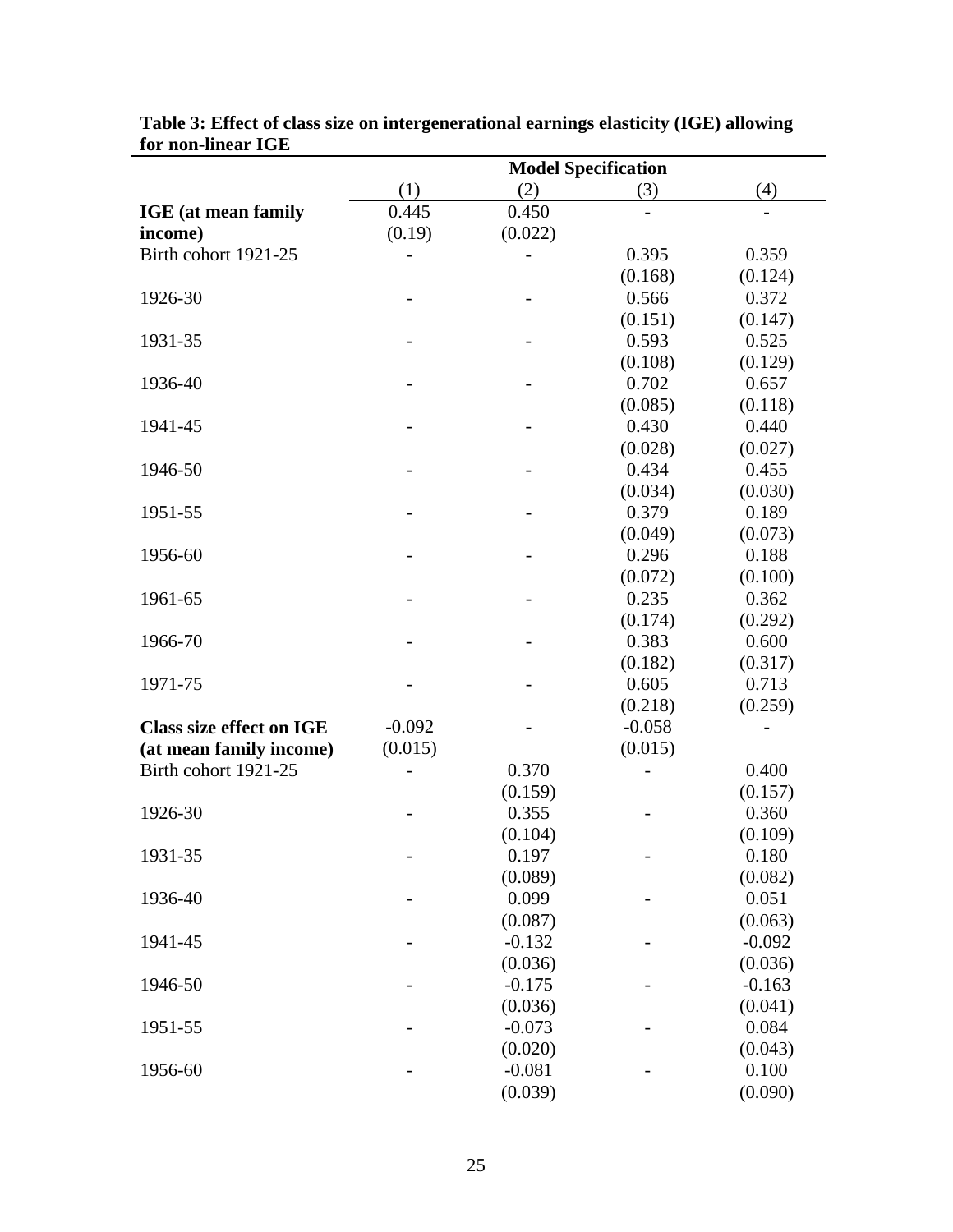| 1961-65 |           | 0.064     |           | $-0.210$  |
|---------|-----------|-----------|-----------|-----------|
|         |           | (0.295)   |           | (0.489)   |
| 1966-70 |           | $-0.546$  |           | $-0.815$  |
|         |           | (0.319)   |           | (0.677)   |
| 1971-75 |           | $-0.379$  |           | $-0.227$  |
|         |           | (0.388)   |           | (0.457)   |
| N       | 1,136,007 | 1,136,007 | 1,136,007 | 1,136,007 |

*Note: All regressions include a quartic in age-40, age-40 interacted with log family income, age-40 interacted with year of earnings observation (with a common age-earnings profile in 1950, 1960, and 1970), class size, class size interacted with cohort, and dummy variables for year of earnings observation and birth cohort. Clustered (by state) standard errors in parentheses.*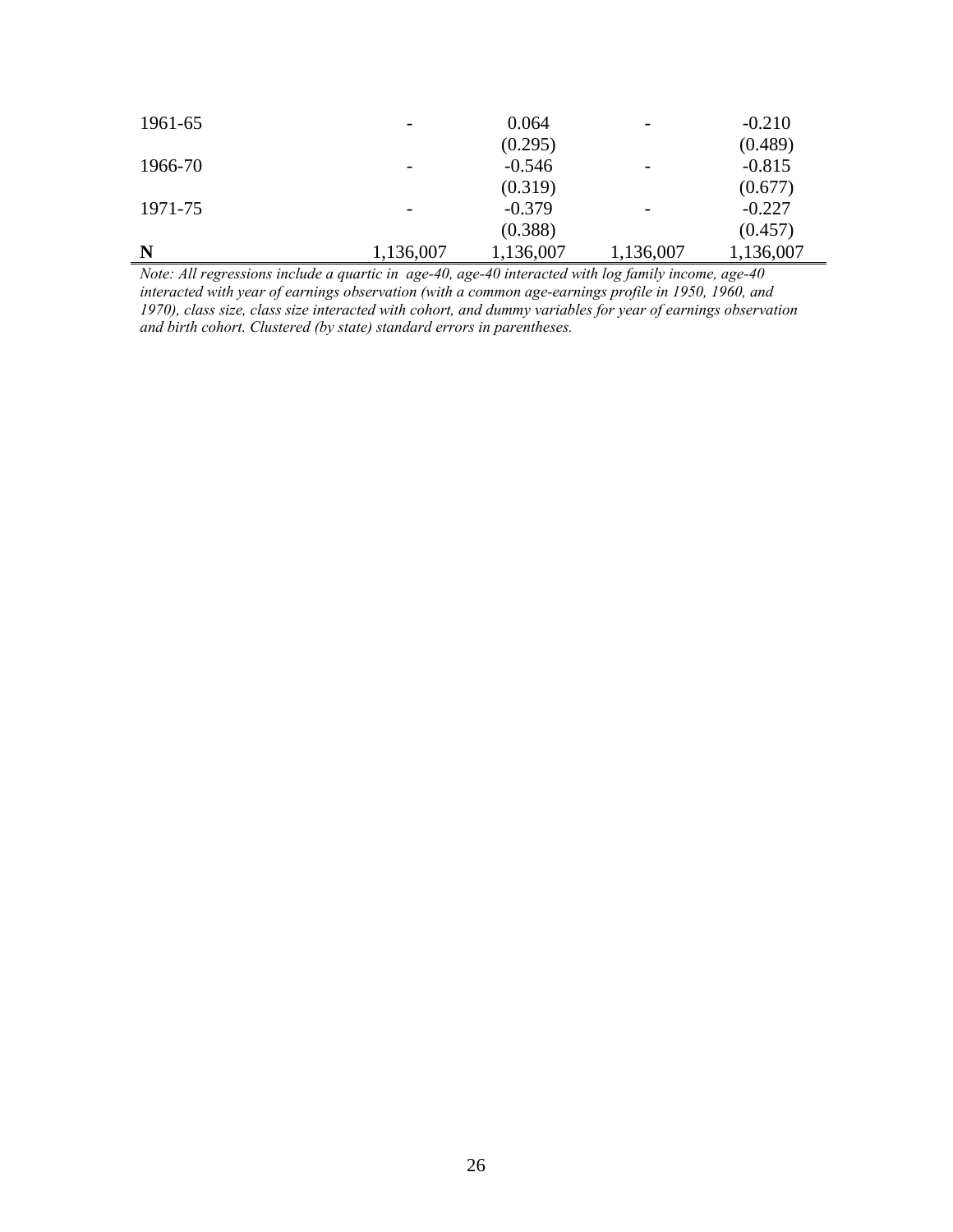|                                 | conditional on class size in state during years the murvidual is not of school age<br><b>Model Specification</b> |          |          |          |
|---------------------------------|------------------------------------------------------------------------------------------------------------------|----------|----------|----------|
|                                 | (1)                                                                                                              | (2)      | (3)      | (4)      |
| <b>IGE</b>                      | 0.400                                                                                                            | 0.401    |          |          |
|                                 | (0.016)                                                                                                          | (0.016)  |          |          |
| Birth cohort 1921-25            |                                                                                                                  |          | 0.358    | 0.325    |
|                                 |                                                                                                                  |          | (0.029)  | (0.021)  |
| 1926-30                         |                                                                                                                  |          | 0.311    | 0.290    |
|                                 |                                                                                                                  |          | (0.026)  | (0.025)  |
| 1931-35                         |                                                                                                                  |          | 0.378    | 0.353    |
|                                 |                                                                                                                  |          | (0.030)  | (0.021)  |
| 1936-40                         |                                                                                                                  |          | 0.391    | 0.404    |
|                                 |                                                                                                                  |          | (0.024)  | (0.026)  |
| 1941-45                         |                                                                                                                  |          | 0.403    | 0.420    |
|                                 |                                                                                                                  |          | (0.026)  | (0.029)  |
| 1946-50                         |                                                                                                                  |          | 0.388    | 0.438    |
|                                 |                                                                                                                  |          | (0.027)  | (0.032)  |
| 1951-55                         |                                                                                                                  |          | 0.418    | 0.414    |
|                                 |                                                                                                                  |          | (0.023)  | (0.021)  |
| 1956-60                         |                                                                                                                  |          | 0.500    | 0.569    |
|                                 |                                                                                                                  |          | (0.035)  | (0.043)  |
| 1961-65                         |                                                                                                                  |          | 0.615    | 0.659    |
|                                 |                                                                                                                  |          | (0.046)  | (0.057)  |
| 1966-70                         |                                                                                                                  |          | 0.549    | 0.545    |
|                                 |                                                                                                                  |          | (0.051)  | (0.068)  |
| 1971-75                         |                                                                                                                  |          | 0.482    | 0.484    |
|                                 |                                                                                                                  |          | (0.049)  | (0.051)  |
| <b>Class size effect on IGE</b> | $-0.075$                                                                                                         |          | $-0.082$ |          |
|                                 | (0.013)                                                                                                          |          | (0.014)  |          |
| Birth cohort 1921-25            |                                                                                                                  | 0.010    |          | 0.041    |
|                                 |                                                                                                                  | (0.032)  |          | (0.026)  |
| 1926-30                         |                                                                                                                  | $-0.067$ |          | $-0.018$ |
|                                 |                                                                                                                  | (0.027)  |          | (0.027)  |
| 1931-35                         |                                                                                                                  | $-0.067$ |          | $-0.037$ |
|                                 |                                                                                                                  | (0.025)  |          | (0.031)  |
| 1936-40                         |                                                                                                                  | $-0.092$ |          | $-0.101$ |
|                                 |                                                                                                                  | (0.024)  |          | (0.027)  |
| 1941-45                         |                                                                                                                  | $-0.091$ |          | $-0.105$ |
|                                 |                                                                                                                  | (0.019)  |          | (0.025)  |
| 1946-50                         |                                                                                                                  | $-0.112$ |          | $-0.140$ |
|                                 |                                                                                                                  | (0.021)  |          | (0.029)  |
| 1951-55                         |                                                                                                                  | $-0.068$ |          | $-0.075$ |
|                                 |                                                                                                                  | (0.017)  |          | (0.017)  |
| 1956-60                         |                                                                                                                  | $-0.085$ |          | $-0.199$ |
|                                 |                                                                                                                  | (0.042)  |          | (0.042)  |

**Table 4: Effect of class size on intergenerational earnings elasticity (IGE) conditional on class size in state during years the individual is** *not* **of school age**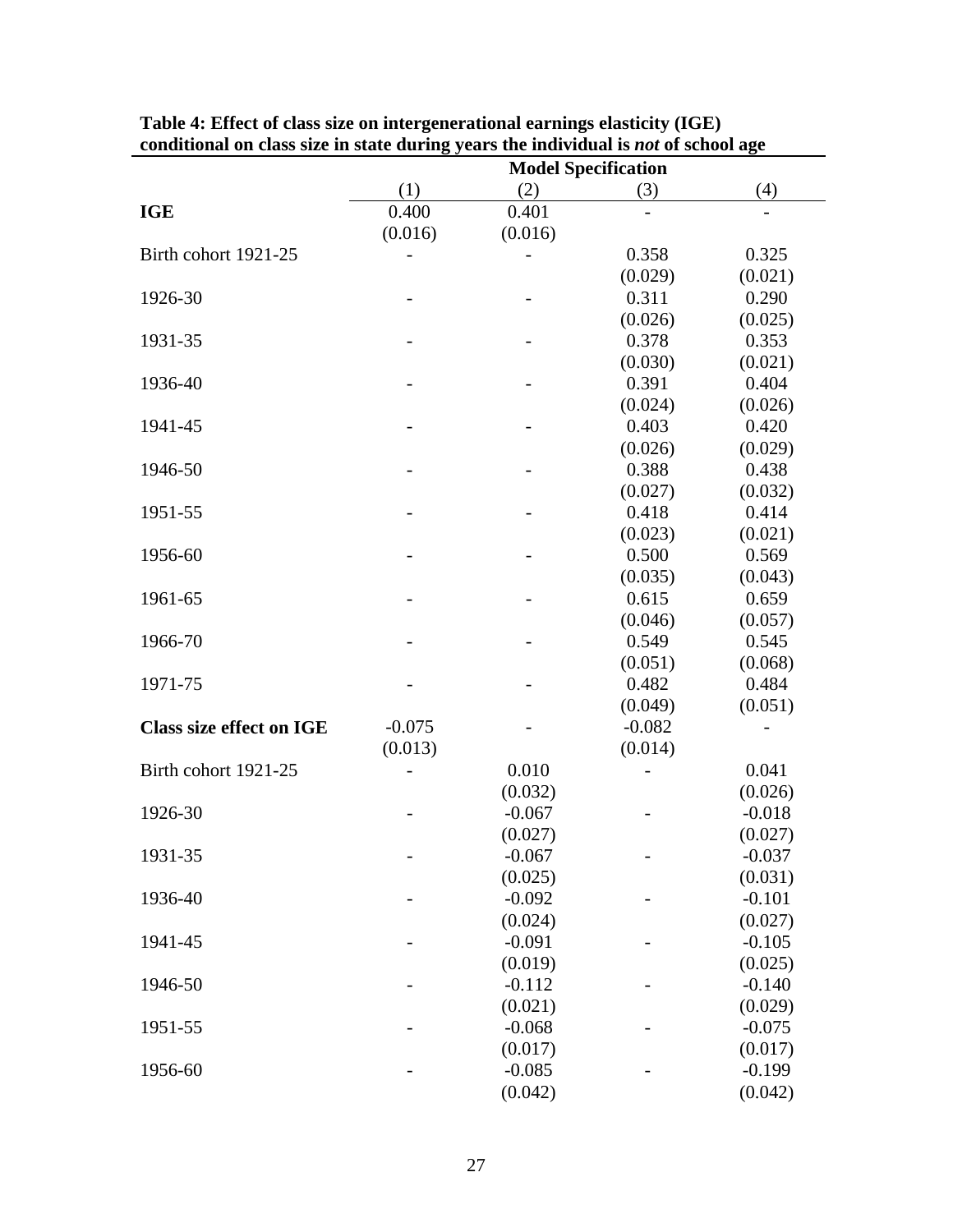| 1961-65                       |           | $-0.004$  |           | $-0.188$  |
|-------------------------------|-----------|-----------|-----------|-----------|
|                               |           | (0.054)   |           | (0.059)   |
| 1966-70                       |           | 0.018     |           | $-0.082$  |
|                               |           | (0.075)   |           | (0.104)   |
| 1971-75                       |           | $-0.088$  |           | $-0.110$  |
|                               |           | (0.059)   |           | (0.065)   |
| <b>Effect on IGE of class</b> | 0.001     | 0.002     |           | 0.002     |
| size in years individual      | (0.001)   | (0.001)   |           | (0.001)   |
| was <i>not</i> of school age  |           |           |           |           |
| N                             | 1,136,007 | 1,136,007 | 1,136,007 | 1,136,007 |

*Note: All regressions include a quartic in age-40, age-40 interacted with log family income, age-40 interacted with year of earnings observation (with a common age-earnings profile in 1950, 1960, and 1970), class size, class size interacted with cohort, and dummy variables for year of earnings observation and birth cohort. Clustered (by state) standard errors in parentheses.*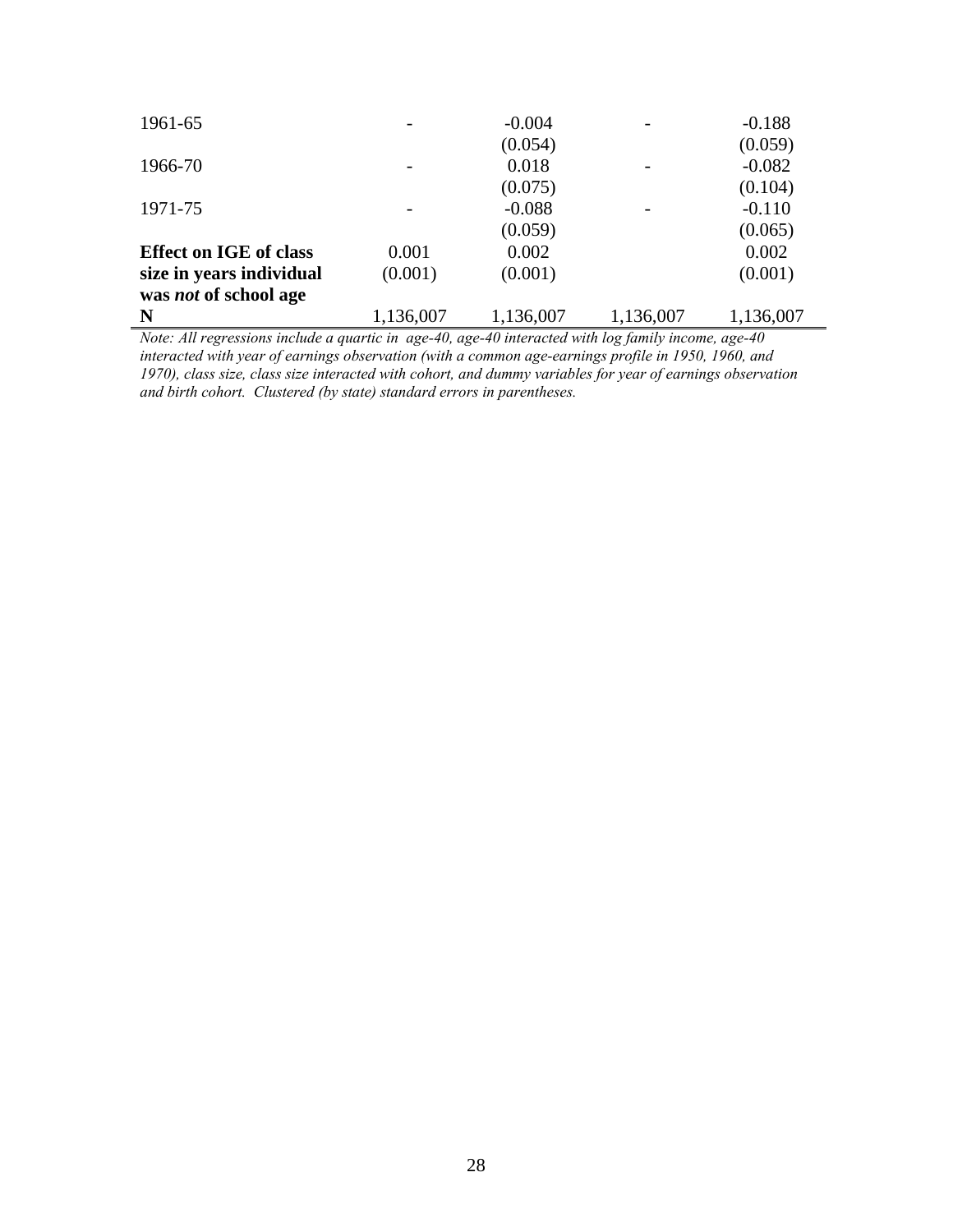#### **References**

- Aaronson, Daniel and Bhashkar Mazumder. 2007. "Intergenerational Economic Mobility in the U.S., 1940 to 2000." Federal Reserve Bank of Chicago Working Paper No. 2005-12.
- Angrist, Joshua D. and Alan B. Kreuger. 1992. "The Effect of Age at School Entry on Educational Attainment: An Application of Instrumental Variables with Moments from Two Samples." *Journal of the American Statistical Association*. 87(418): 328- 336.
- Arellano, Manuel and Costas Meghir. 1992. "Female Labour Supply and On-the-Job Search: An Empirical Model Estimated Using Complementary Data Sets." *Review of Economic Studies*. 59(3): 537-559.
- Becker, Gary S. 1989. "On the Economics of the Family: Reply to a Skeptic." *American Economic Review*. 79(3): 514-518.
- Becker, Gary S. and Nigel Tomes. 1986. "Human Capital and the Rise and Fall of Families. *Journal of Labor Economics*. July, 4(3 part 2): S1-S39.
- Behrman, Jere R. and Paul Taubman. 1990. "The Intergenerational Correlation between Children's Adult Earnings and Their Parents' Income: Results from the Michigan Panel Survey of Income Dynamics." *Review of Income and Wealth.* 36(2): 115- 127.
- Björklund, Anders and Jäntti, Markus . 1997. "Intergenerational Income Mobility in Sweden Compared to the United States." *American Economic Review*, 1997(87): 1009-1018.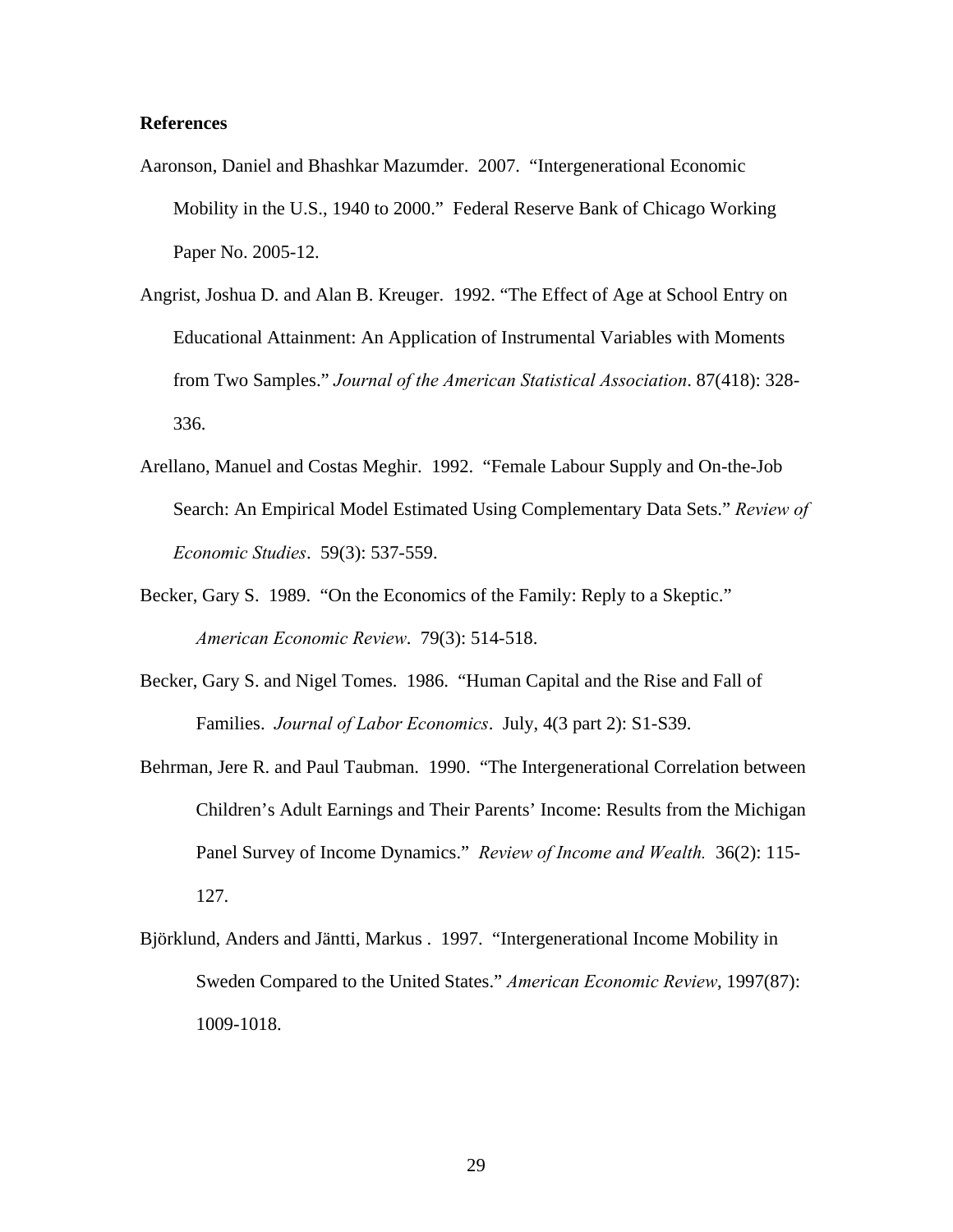- Card, David. Alan B. Krueger. 1992. "Does Public School Quality Matter? Returns to Education and the Characteristics of Public Schools in the United States." *Journal of Political Economy.* 100(1): 1-40.
- Corak, Miles. 2006. "Do Poor Children Become Poor Adults? Lessons from a Cross-Country Comparison of Generational Earnings Mobility." *Research on Economic Inequality*. 13(1): 143-188.
- Dunn, Christopher. 2003. "Intergenerational Earnings Mobility in Brazil and its Determinants." University of Michigan Working Paper.

Ferreira, Sergio G. and Fernando A. Veloso. 2004. "Intergenerational Mobility of Wages in Brazil." Unpublished paper [http://globetrotter.berkeley.edu/macarthur/inequality/papers/VelosoIntergenMobilityWage](http://globetrotter.berkeley.edu/macarthur/inequality/papers/VelosoIntergenMobilityWages.pdf) [s.pdf.](http://globetrotter.berkeley.edu/macarthur/inequality/papers/VelosoIntergenMobilityWages.pdf)

- Goldberger, Arthur S. 1989. "Economic and Mechanical Models of Intergenerational Transmission." *American Economic Review*. 79(3): 504-513.
- Grawe, Nathan D. 2004. "Reconsidering the Use of Nonlinearities in Intergenerational Earnings Mobility as a Test for Credit Constraints." *Journal of Human Resources*. Summer, 39(3): 813-827.
- Grawe, Nathan D. 2006. "Lifecycle Bias in Estimates of Intergenerational Earnings Persistence." *Labour Economics.* 13(5): 551-570.
- Haider, Steven J. and Gary Solon. 2006. "Life-Cycle Variation in the Association between Current and Lifetime Earnings." *American Economic Review*. 96(4): 1308-1320.
- Hanushek, Eric A. 1998. "The Evidence on Class Size." W. Allen Wallis Institute of Political Economy Occasional Paper no. 98-1.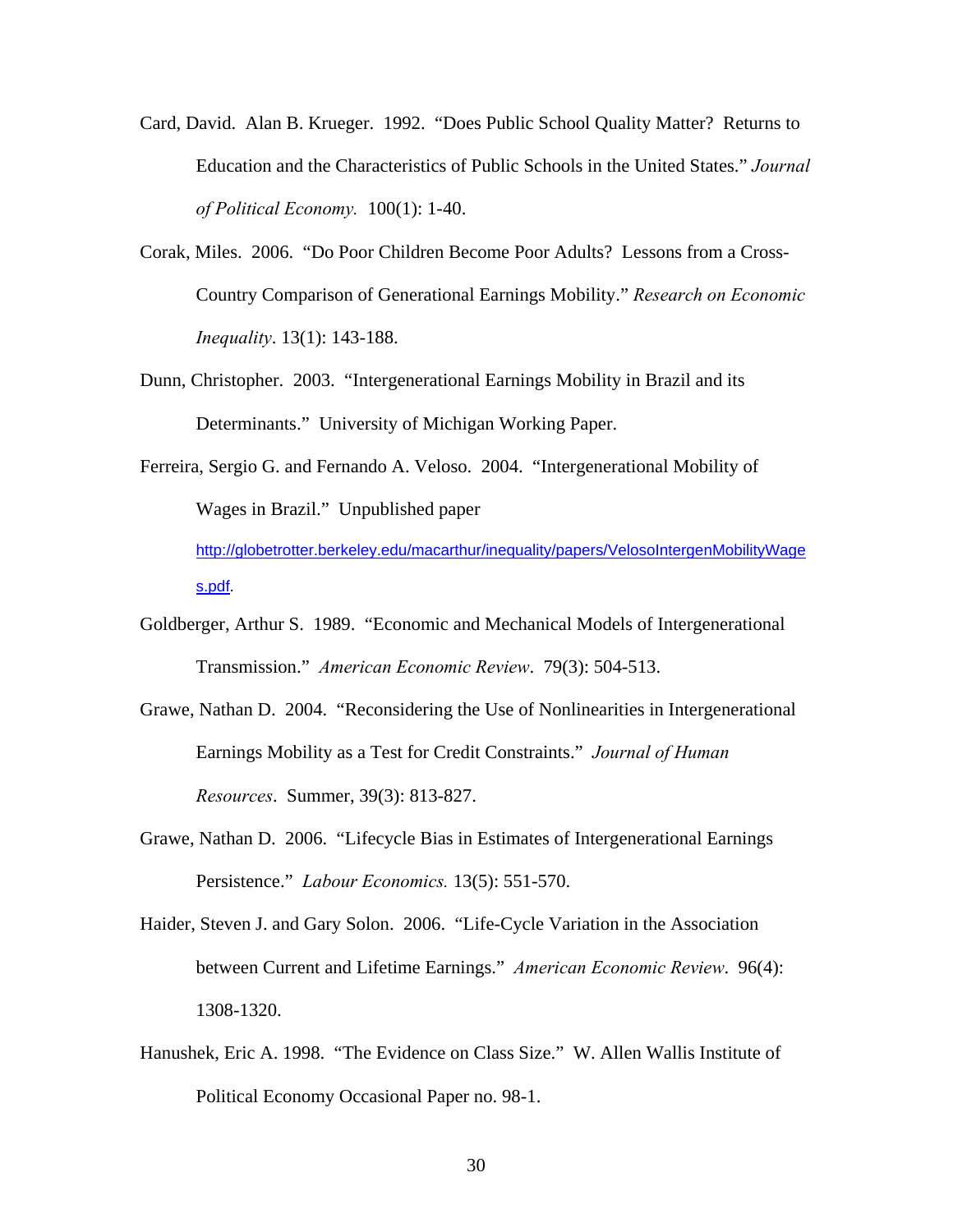- Hanushek, Eric A. 1999. "Budgets, Priorities, and Investment in Human Capital." in *Financing College Tuition: Government Policies and Educational Priorities*, Marvin Kosters ed., Washington DC: American Enterprise Institute Press.
- Krueger, Alan B. 1999. "Experimental Estimates of Educational Production Functions." *Quarterly Journal of Economics*. May, 114(2): 497-532.
- Lefranc, Arnaud and Alain Trannoy. 2005. "Intergenerational Earnings Mobility in France: Is France More Mobile than the US?" *Annales d'Economie et de Statistiques*. 78: 57-78.
- Mazumder, Bhashkar. 2005. "Fortunate Sons: New Estimates of Intergenerational Mobility in the US Using Social Security Earnings Data." *Review of Economics and Statistics*. May, 87(2): 235-255.
- Mocetti, Sauro. 2007. "Intergenerational Earnings Mobility in Italy." Unpublished Working Paper.
- Mulligan, Casey B. 1997. *Parental Priorities and Economic Inequality.* Chicago: University of Chicago Press.
- Mulligan, Casey B. 1999. "Galton vs. the Human Capital Approach to Inheritance." *Journal of Political Economy.* December, 107(6 part 2): S184-S224.
- Peltzman, Sam. 1973. "The Effect of Government Subsidies-in-Kind on Private Expenditures: The Case of Higher Education." *Journal of Political Economy*. 81(1): 1049-1091.
- Piraino, Patrizio. 2006. "Comparable Estimates of Intergenerational Income Mobility in Italy." University of Siena Working Paper No. 471. http://www.econpol.unisi.it/quaderni/471.pdf.